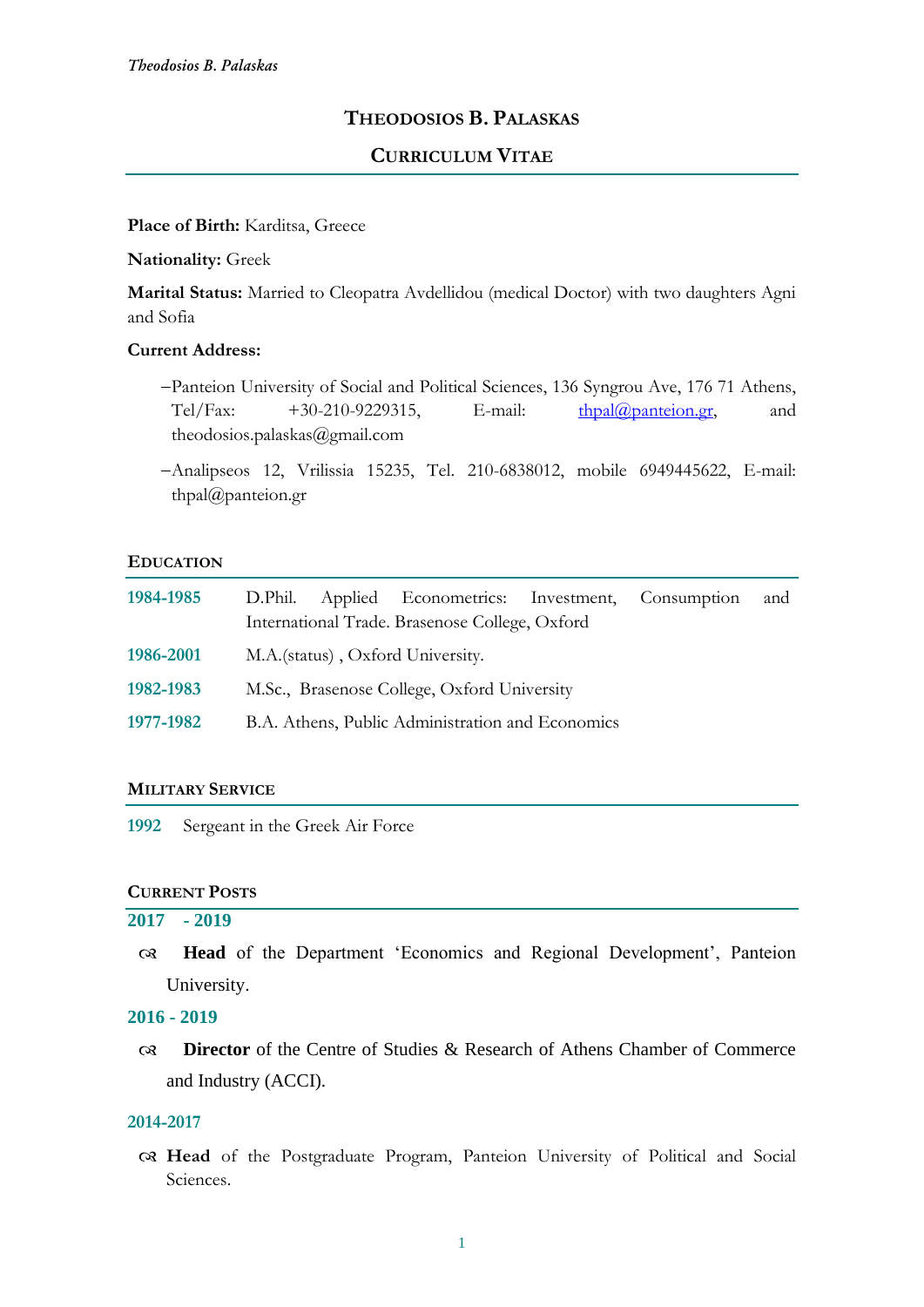**Senior Visiting Fellow**, Smith School of Enterprise and the Environment, University of Oxford.

## **2012-**

**Director** of the Center for Economic Policy, Panteion University of Athens.

## **2011-**

 **Scientific Co-coordinator,** Center of Investment and Technologies, Institute of Regional Development

## **2011 – 2013**

 **Head** of the Postgraduate Program, Panteion University of Political and Social Sciences

## **2009 -**

 **Professor in Economic Analysis,** DEO34, Greek Open University. Teaching Microeconomics, Macroeconomics and Public Economics.

## **2004-**

**Presearch Fellow-Athens Academy of Science** 

## **1992-**

 **Professor in Economic Analysis and Development Economics:** Panteion University of Political and Social Sciences, Athens. I am teaching: I) Undergraduate; Microeconomics, Industrial Economics, Quantitative methods of Economic Analysis and Management of Private and Public Organizations, II) Postgraduate; Economic Development (Theory and Applications).

# **PREVIOUS POSTS**

## **2008-2009**

 Visiting Professor, Oxford University **2007-2008**

Economic and Financial Consultant

## **2002-2007**

 **Research Director at the Foundation for Economic and Industrial Research.**  Responsible for coordinating and running the research programmes of the Foundation. Preparing research proposals to be financed, collaborating with a large number of Private Institutes, Associations, such as the Association of Greek Industries, and Public Institutes, such as the General Secretary of Research and Development, Ministries, European Union and International Organizations. Ensured the collection, analysis and dissemination of the foundations results to the Board of directors, to the scientific committee and to the Public. Acted as a spokesperson for the Foundation. Draft key policy papers and papers to Board of Directors. Contribute to the development of the Greek Industry's Association policy and strategy.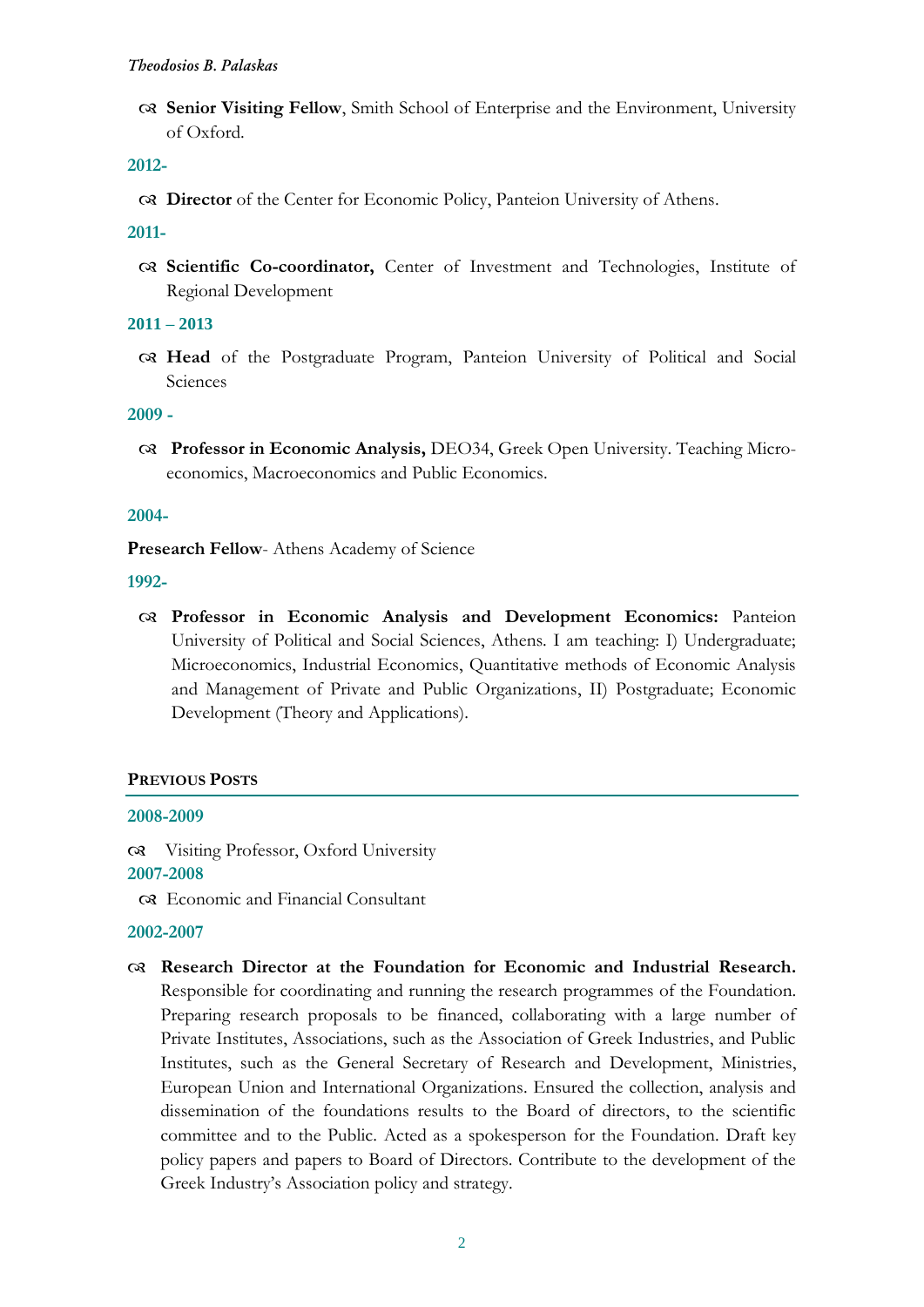#### **2002-2004**

 Director of the 2 year Post Graduate Course "Regional and Economic Development" Responsible for organizing, co-coordinating and running the course.

**1997-2004**

**Economic advisor to the President of the Nea Demokratia.**

#### **2000-2001**

 **Vice Rector of Economics and Planning,** Panteion University of Athens*.*  Responsible for the finance and the development of the University.

#### **1990-1997**

 **Fellow in Applied Economics:** Queen Elizabeth House, International Development Center, University of Oxford Teaching econometrics, statistics, Development Economics and International Trade for post-graduates, supervising M.Sc. and D.Phil. students, setting examination questions and marking the M.Sc. in Agricultural Economics, Development Economics, and the M.Sc. in Applied Statistics. Also member of Admissions Committee, Agricultural Economics. Examiner for the Quantitative Paper in Development and Agricultural Economics for M.Sc. students.

## **1995-1997**

 I **taught** a module on *'Trade and Development'* due to my heavy involvement in the *research programs* in the department.

## **1986-1996**

 **Fellow in Economics:** St. Peter's College, University of Oxford. My College duties comprise teaching and examination of students reading for degrees in Philosophy, Politics and Economics, History and Economics, and Engineering, Economics and Management. I teach part of the tutorials or classes in Macroeconomics and Microeconomics, quantitative methods for the first year PPE students. I was also responsible for the admissions for one year.

## **OTHER POST**

#### **2010-**

 **Instructor: National Centre for Public Administration and Local Government**  (E.K.D.D.A.) in Project Management for Directors and senior public administrator personnel. I was elected to run a five day course in Project Management and Public Management for the Directors and senior personnel of The Greek ministries, Public Companies and Regional Governments. The covered issues are. Introduction to Project Management and Public Management, Management by Objectives, Decision Making, Risk Management, Planning of Resources, Human Management, Quality Management, Project Management Team-Organizing a Team Project.

The course combines theory and case studies-best international and domestic practices.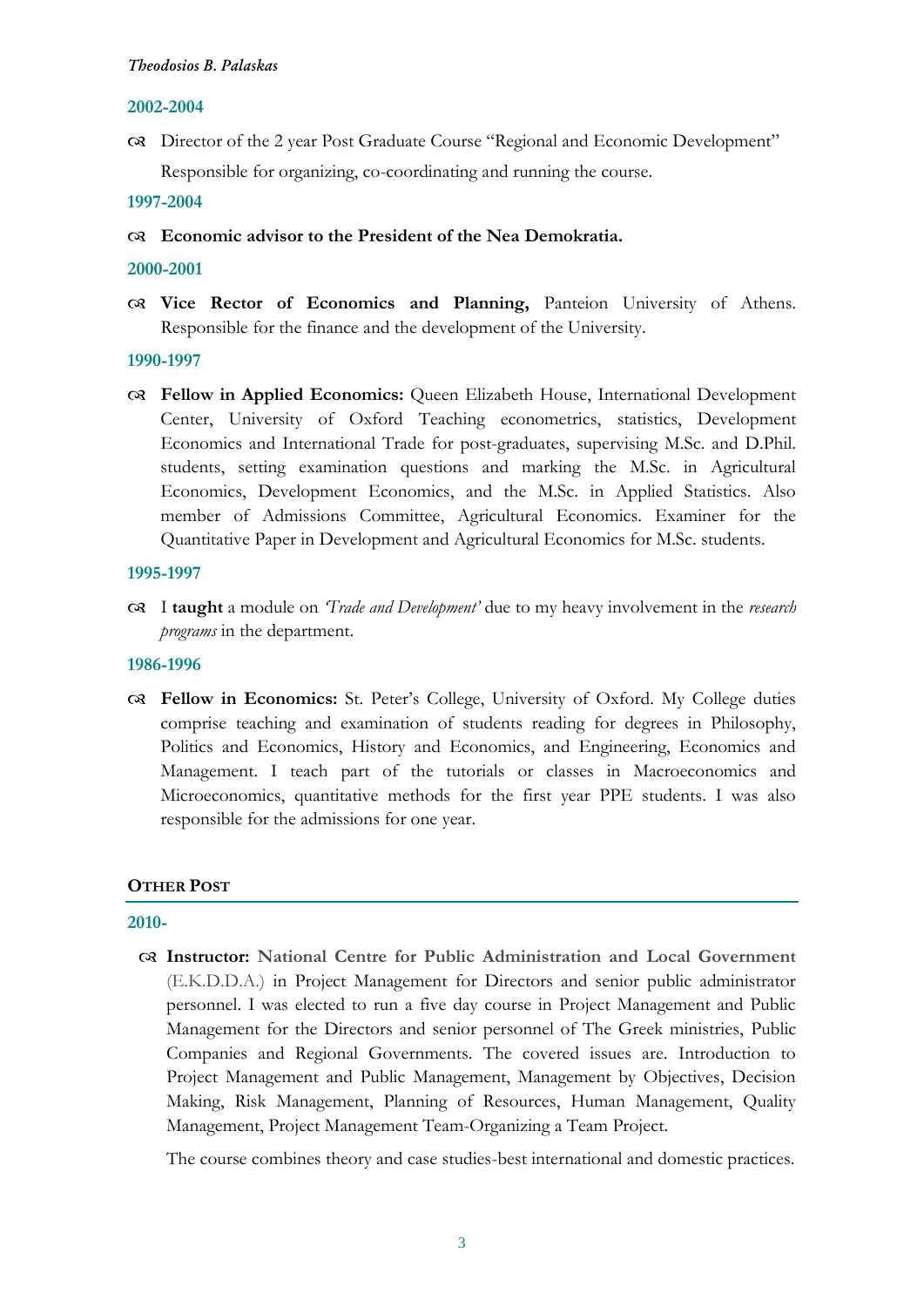#### **2006-2007**

President of the National Scientific Committee for SMEs.

#### **2005-2008**

- President of the 11th Pan-Hellenic Graduate Students Competition
- Member of the Scientific Committee for the Award o the best Greek academic research

#### **2004-2007**

- Member of the Scientific team for the IMD World Competitiveness Report 2004
- Member of the Greek National Organization for SMEs Board of directors

#### **2002-2007**

Member of the committee for the Auto-car Award.

#### **2001**

- Member of the Scientific Committee at the Institute of Democracy K. Karamanlis (IDKK).
- Member of the Committee of «ΕEMPHASIS Journal» ΙDΚΚ

#### **2001-2003**

President at the institute for the Development of Western Greece.

The aim of the institute is to prepare proposals and to organize meeting and conferences on issues related to the development of the region, which depends heavily on the primary sector.

#### **2000-2001**

Member of the board of Rectors of Greek Universities.

#### **1998-2001**

Scientific Director of the program: *"Horizontal Integration of eighteen Greek Universities".*

Responsible of planning-*coordinating and running a huge project aiming to integrate horizontally the eighteen Greek Universities. The project is financed by the European Union.*

Scientific Director of the department of *"Vertical Integration Panteion University".*

*Responsible for planning-coordinating and implementing the vertical integration (Department, Administration, Libraries etc) of the Panteio University of Athens. The project was financed by the European Union.*

Coordinator of the National Program for the Development of the Greek Universities.

### **1995-1996**

Director of the "*National School of public Administration".*

## **1996-**

 External expertise to the European Commission, Directorate XII, Science, Research and Development.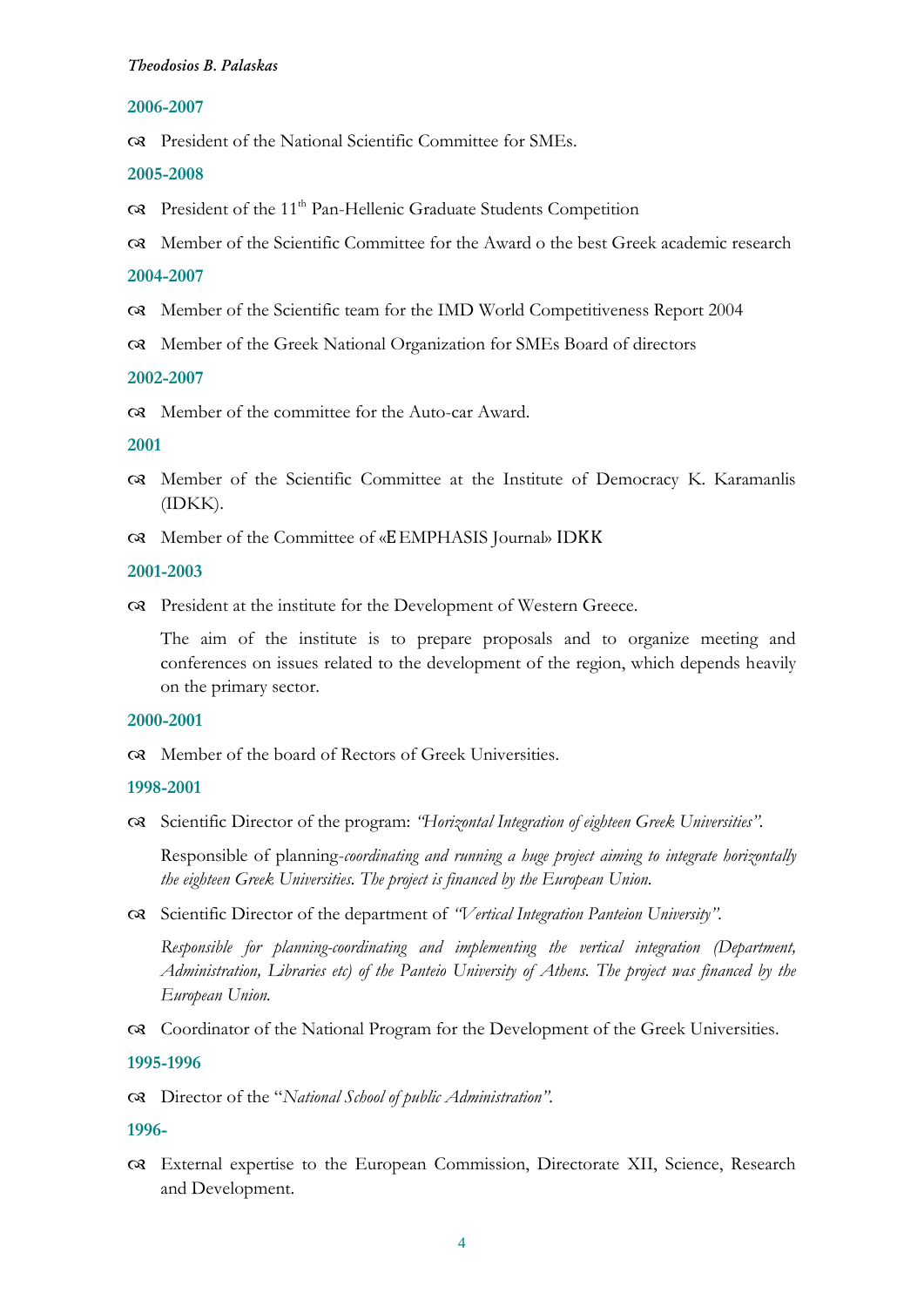Member of the Evaluation Panel for Evaluation of the TSER Program, European Commission, Directorate XII, Science, Research and Development.

## **1995-1996**

- Consultant to United Nations-UNCTAD,
	- (i) TDP SSA 94, Division for Economic Co-operation (project: Trade liberalization and Poverty).
	- (ii) TAD 95, Commodities Division (project: *"Dynamic Interrelationship between Financial Markets and International Commodity Markets"*).

## **1992-1993**

- "Professore a Contrato", Faculty of Economics, University of Siena.
- Senior Trade Analyst, CARD, Iowa University: Food Aid and Food Security Analysis system (FAFSAS), Jamaica.

## **1994-1996**

 Senior consultant (USAID). Responsible for the development program of Jamaica and Kenya (Spent 8 months in Jamaica).

## **1994-1995**

 Senior Research Fellow, IFPRI and Iowa University: Trade Analysis and Policy Design (TAPD). Activity to Support Agribusiness Projects in Central and E. European countries.

# **1992-1993**

 Consultant to the European Commission: Consultant to the Division DGVIA2. Responsible for Testing and Analyzing the Price Transmission Between Producers and Consumers.

## **1989-**

 Consultant to the World Bank: Consultant to the International Trade Division, World Bank (International Trade Division, International Economic Department). Responsible for:

(a) Modeling the impact of various international commodity agreements / policies on the welfare of the producers and consumers;

(b) Examining the relationships between macro-economic variables (especially those of the industrial countries) and primary commodity prices;

(c) Researching the behavior of the petroleum prices and its substitutes (i.e. natural gas, coal and electricity);

(d) 'Modeling the inter-relationship between the price of petroleum, Electricity and Natural gas.

## **1989-1990**

Consultant to London Mills Commodities Studies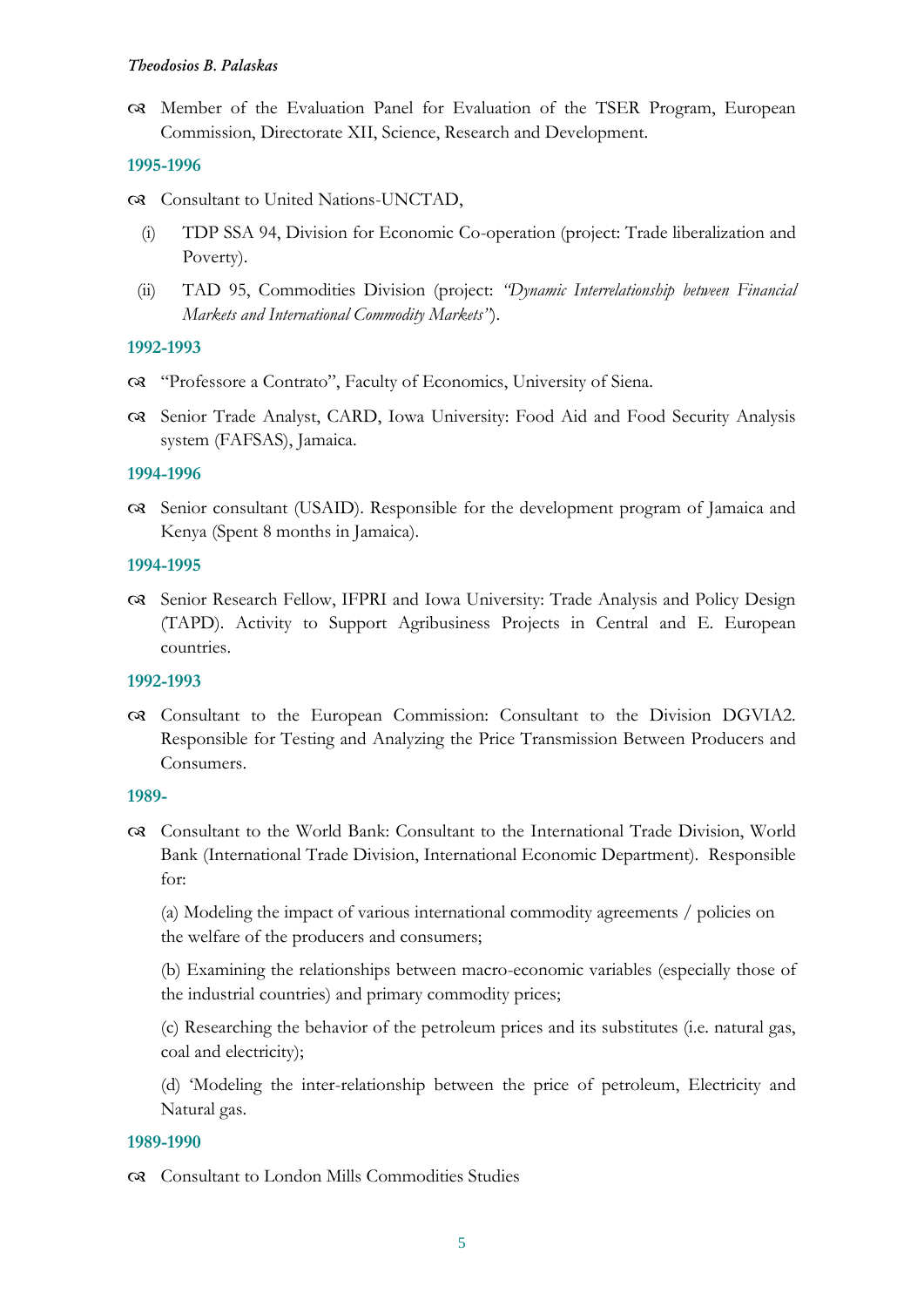Modeling the world market Sugar.

#### **1988-1990**

- Senior Research Officer: Institute of Economics and Statistics, University of Oxford Research and teaching and supervising M.Sc. and M.Phil students.
- A project was run at the same time in collaboration with Prof. Chris Gilbert on modeling the price of commodities in relation to macroeconomic Variables using rational expectations (known as Gilbert-Palaskas Model)**.**

#### **1987-1988**

 Research Officer: University of Oxford, developing with J. F. Wright a program to teach Economics (macroeconomics) using micro-computers.

#### **1985**

Research Assistant: University of Oxford.

## **1980**

Researcher to the Hellenic Cotton Board, Greece.

#### **EDITOR BOARDS**

#### **2016-**

Board member for the *International Journal of Research and Methodology in Social Science*; ISSN 2415-0371.

#### **AWARDS**

### **1986/87-1987/88**

NATO Fellowship for Research in Economics.

## **1981/82-1985/86**

National Student Scholarship in Economics, to Oxford (scholarship by examination).

## **1978-1982**

- Premiere Student, for four years, University of Athens.
- Greek State Scholarship, prize awarded for four years, concurrently with the above

#### **PROJECTS**

#### **2020-2023**

1. Drivers of Regional Business Cycles Synchronization in Greece, ELIDEK.

#### **2020-2022**

2. Eramsus – SIMPLE+ Project.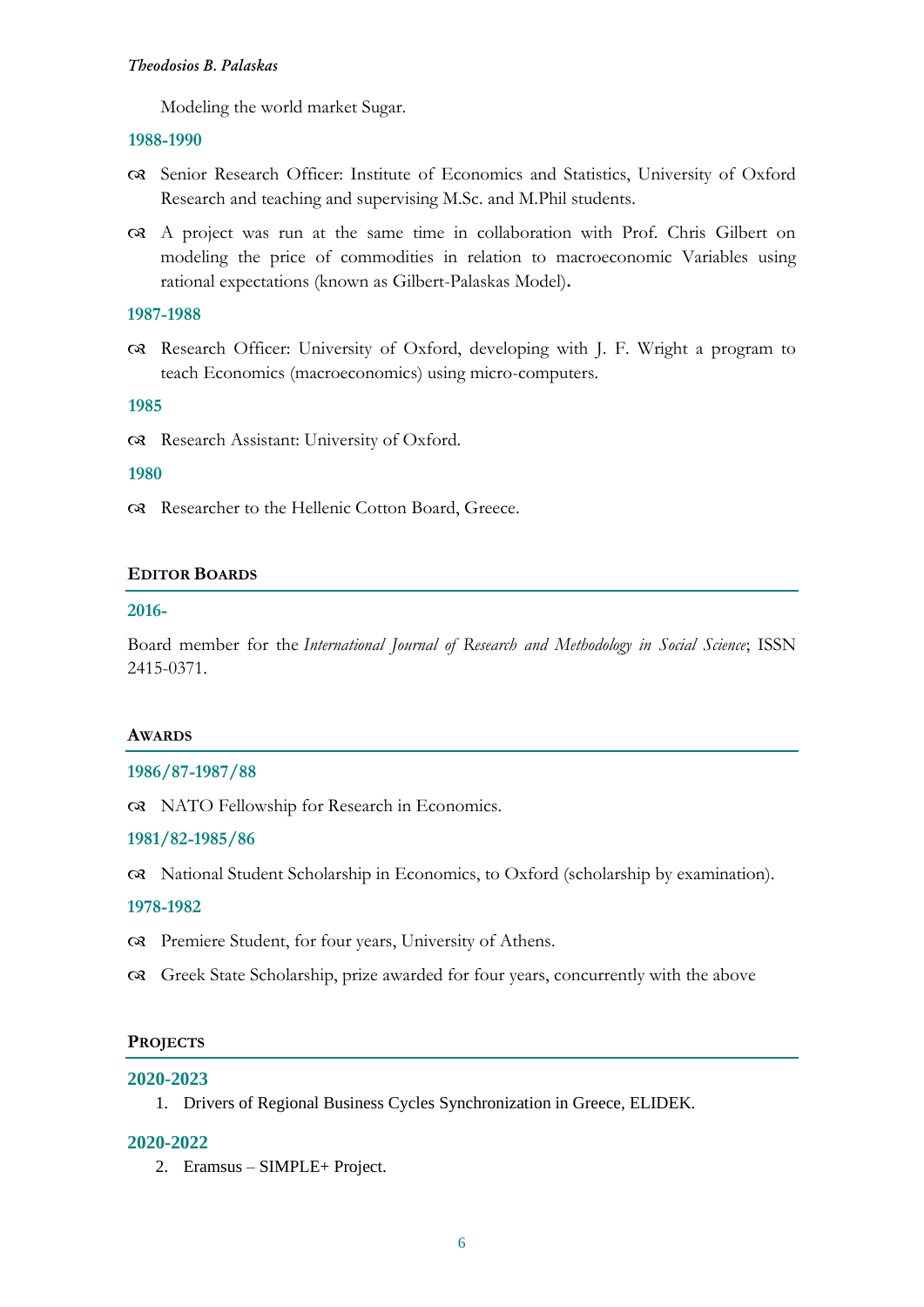#### **2019**

3. Business Plan for Cooperative Bank of Karditsa.

#### **2013-2015**

 Waste-Tyre Pyrolysis Recycling Technology for the Production of Added-Value Adsorptive and Catalytic Materials with Applications in Industrial and Pollution Control Technologies, SYNERGASIA Programme 2011 (Sub-contractor).

### **2011-2012**

- "Study for the identification and Promotion of practice for proactive management of the changes and upgrading of human resources skill in selected Greek" Financed by the Association of Greek Industries" Duration 36 months, 1200 th Euro. (Expert and Sub-contractor)
- "Designing an integrated mechanism of Public Consultation for the participation of the Public Sector servants», Financed by the Interbalkan Institute of Public Administration. duration 24 months (110000 euro).
- "Business Plan of the Prefecture of Samothrace" 15000 euro. Financed by the Prefecture. Role, Coordinator
- "The Role and Policies of strengthening the Development of Hedge Funds", Athens Academy. 20 th. Euro
- "Analysis of the Efficiency, Effectiveness and Productivity of the Greek Public Sector", Athens Academy, 20 th. Euro

- Estimation and Analysis of the Productivity of Greek sector and the Economy, (Financed by the Ministry of Economics and finance (86 th, Euro)
- The Greek Economy, Tasis, Presentation of the Greek Industrial Sectors (2003-2006), Database for the Greek Economy, Thompson Financial Services (19 th. \$)
- Observatory for the Greek Automotive Sector. Financed by ΣΕΑΑ (120 th. euro)
- Sectoral studies for the Greek Economy (annually) (120 th. euro)
- Development of Observatories for the Employment of University Graduates. Financed by most important Greek Foundation: Labrakis, Levendis, Onasion, Kostopoulou, Mpodosakis and Niarchos. Duration 2 years. (110 th. euro)
- Research Program *"The role of domestic Multinationals in the Greek Economy and preconditions for further development"*. Financed by domestic Banks and Multinationals. Duration 12 months. (68 th. euro)
- *"The Petroleum Market in Greeces"*, Foundation for Economic and Industrial Research, 2006 (updated annually). (28 th. euro)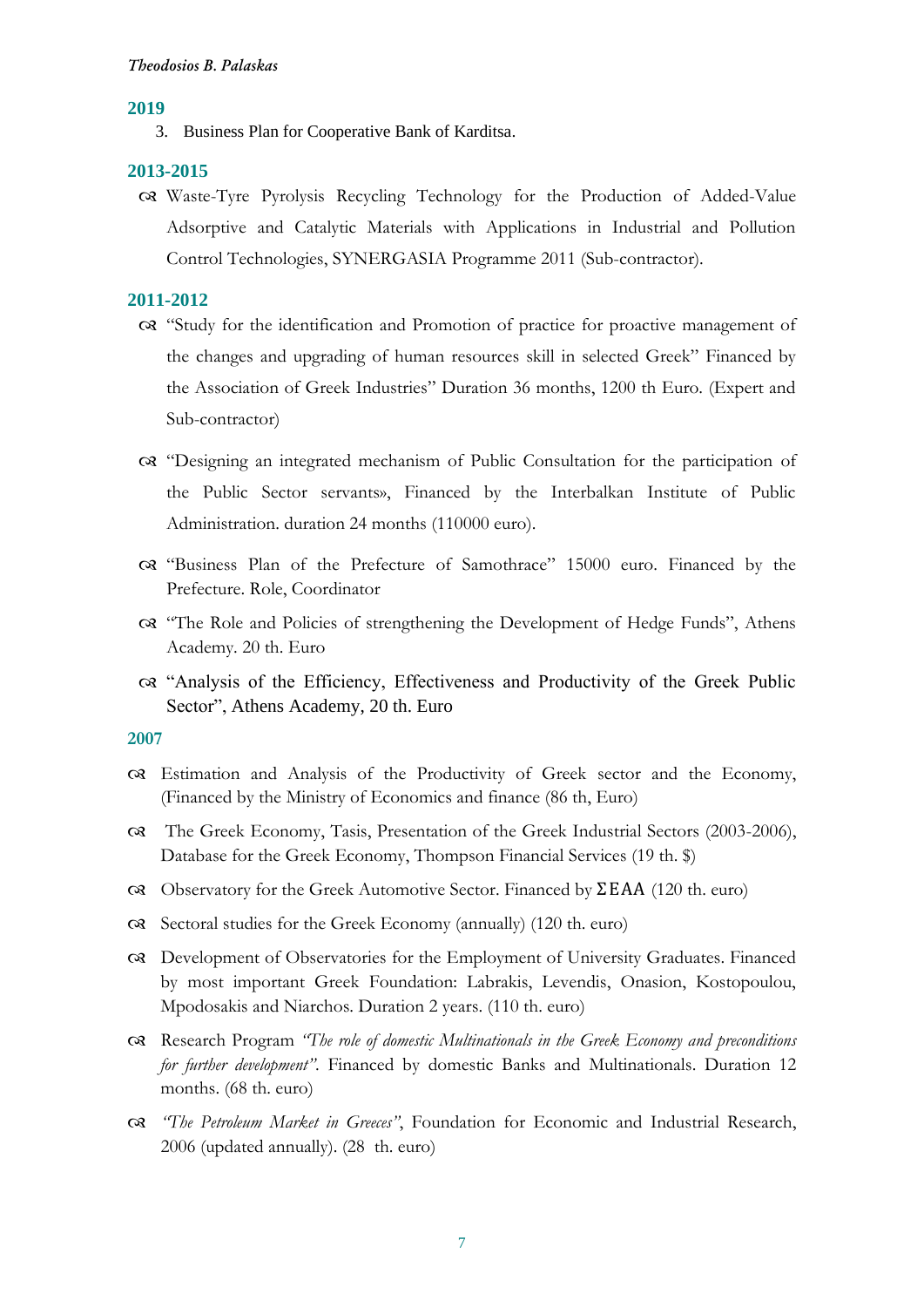*"Financial Indicators for the Greek Petroleum Companies"*, Foundation for Economic and Industrial Research, 2006 (updated annually). (4 th. euro)

#### **2006**

- The Greek Economy, Tasis, Presentation of the Greek Industrial Sectors (2003-2006)
- Database for the Greek Economy, Thompson Financial Services (19 th. )\$)
- Observatory for the Greek Automotive Sector. Financed by ΣΕΑΑ (80 th. euro)
- Vehicles Aftermarket in Greece. Financed by ΣΕΑΑ (90 th. euro)
- Greece's Industrial Production in the World Market, Karelia Foundation (45 th. euro)
- Competitiveness Yearbook of the International Institute for the Management Development (IMD), 2004-2006
- Elaionas, Analyzing Development Prospects for the Elaionas Region (Organization of Athens) (96 th. euro)
- Internationalization of the Greek SMEs (ΚΕΤΑ) (110 th. euro)
- Sectoral studies for the Greek Economy (annually) (120 th. euro)
- Development of Observatories for the Employment of University Graduates. Financed by most important Greek Foundation: Labrakis, Levendis, Onasion, Kostopoulou, Mpodosakis and Niarchos. Duration 3 years. (110 th. euro)
- Research Program *"The role of domestic Multinationals in the Greek Economy and preconditions for further development"*. Financed by domestic Banks and Multinationals. Duration 12 months. (68 th. euro)
- *"Financial Indicators for the Greek Petroleum Companies"*, Foundation for Economic and Industrial Research, 2006 (updated annually). (4 th. euro)

- *"The Electricity Market in Greece"*, Foundation for Economic and Industrial Research, 2005. (40 th. euro)
- *"Distribution of Petroleum Products"*, Foundation for Economic and Industrial Research, 2005. This study is updated every three years. (29 th. euro)
- Research Program *"The Real Estate in Greece and preconditions for further development"*. Financed by the Banks and Private Agencies. Duration 12 months. (70 th. euro)
- Three studies for SMEs:
	- i. Strategies for strengthening the competitiveness of the SMEs in the sector at industries.
	- ii. Strategies for strengthening the competitiveness of the SMEs in the sector at trade.
	- iii. Strategies for strengthening the competitiveness of the SMEs in the sector at services.
- Four research programs at EQUAL. Financed by EU. (1.400 th. euro)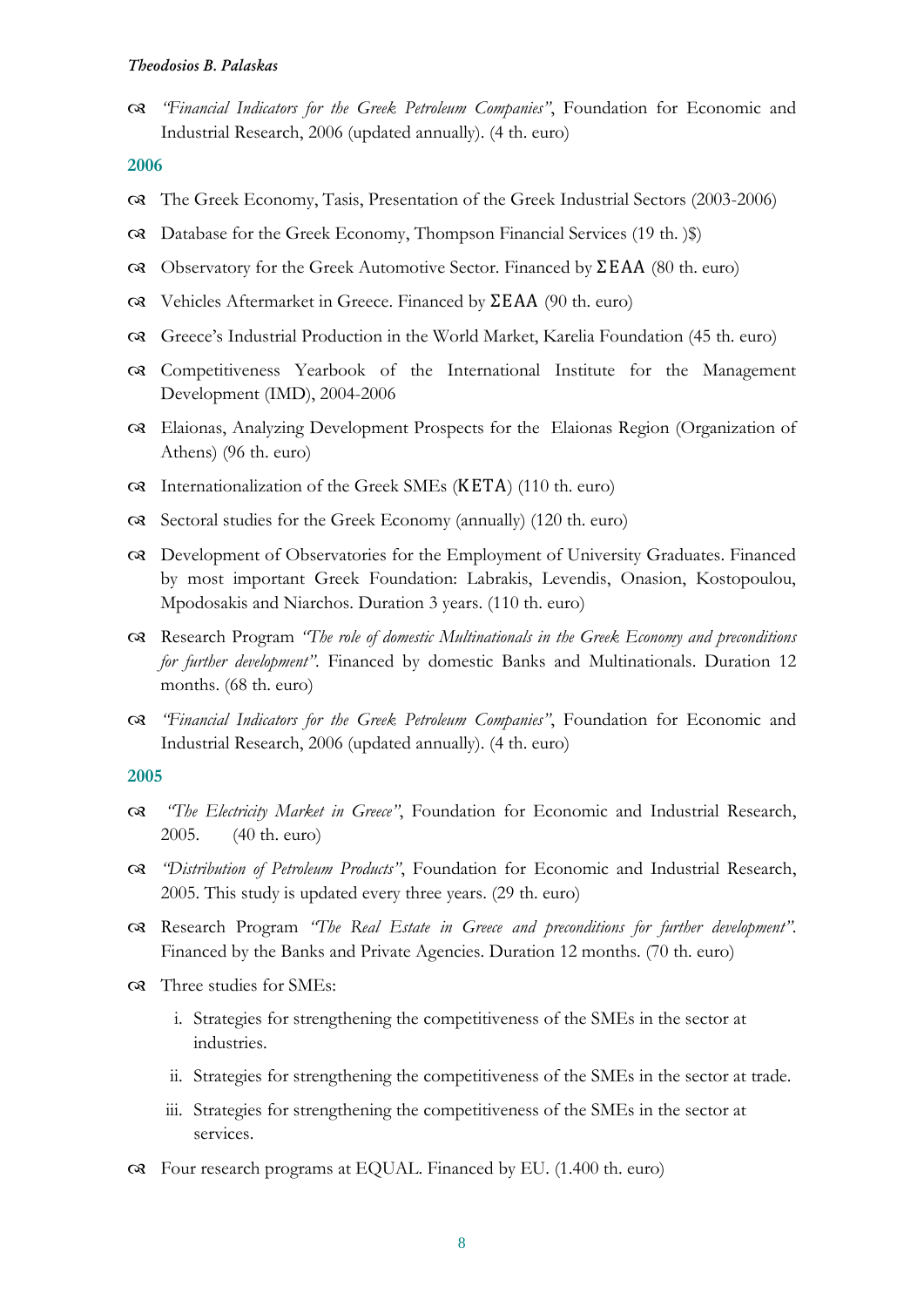- Economic Implications of the Acropolis Rally, ELPA (48 th. euro)
- Research Program *"Consumption Credit and Consumption in the Greek Economy and the role at the Credit Bureau «Teiresias»."* Financed by the Union of Banks and Teiresias. Duration 12 months. (80 th. euro)

#### **2004**

- *"The Greek Oil Market"*, Foundation for Economic and Industrial Research, 2004. (40 th. euro)
- "*The Natural Gas Market in Greece"*, Foundation for Economic and Industrial Research, 2004. (40 th. euro)
- Microeconomic Analysis of the Alcohol Consumption in Greece, Athenian Brewery (38 th. euro)
- The Motorcycle Sector in Greece, ΣΕΑΑ (30 th. euro)
- *«Action Plan, Regional and Sectoral Development in Thriasio Pedio in West Attica»*, Athens Organization (88 th. euro)
- Study for the Creation of the European Development Institute. Financed by the Ministry for Development. Duration: 12 months. (96 th. euro)
- Study of the Entrepreneurship Academy. Financed by the Ministry for Development. Duration: 2 months. (80 th. euro)
- Study: The cost of state taxes on the competitive at the Greek firms. A comparative study. Financed by the *"Ε μπορικό και Βιομηχανικό Ε πιμελητήριο Α θηνών"*. Duration 14 months. (17 th. euro)
- The Long-term investment in Greece. Association of Insurance Companies. (46 th. euro)
- The Competitiveness of the Greek Production. Ministry of Economics and Finance (45 th. euro)

## **2003**

- Four Studies on the Greek Economy (115 th. euro)
- Greece in the International Investment Market, Ministry of Finance (45 th. euro)
- Observatory of Regional innovation and Entrepreneurship. In collaboration with SBBE. The project has been financed by the Secretary of Central Macedonia. (110 th. euro)

#### **2002**

Development Plan of Western Athens (86 th. euro)

#### **2001**

 *Regional Unemployment and labour Surplus: the Case of Arcadia Project financed by the labour office and the prefecture of Arcadia*. (1st of January 2001-1st of June 2002). (32 th. euro)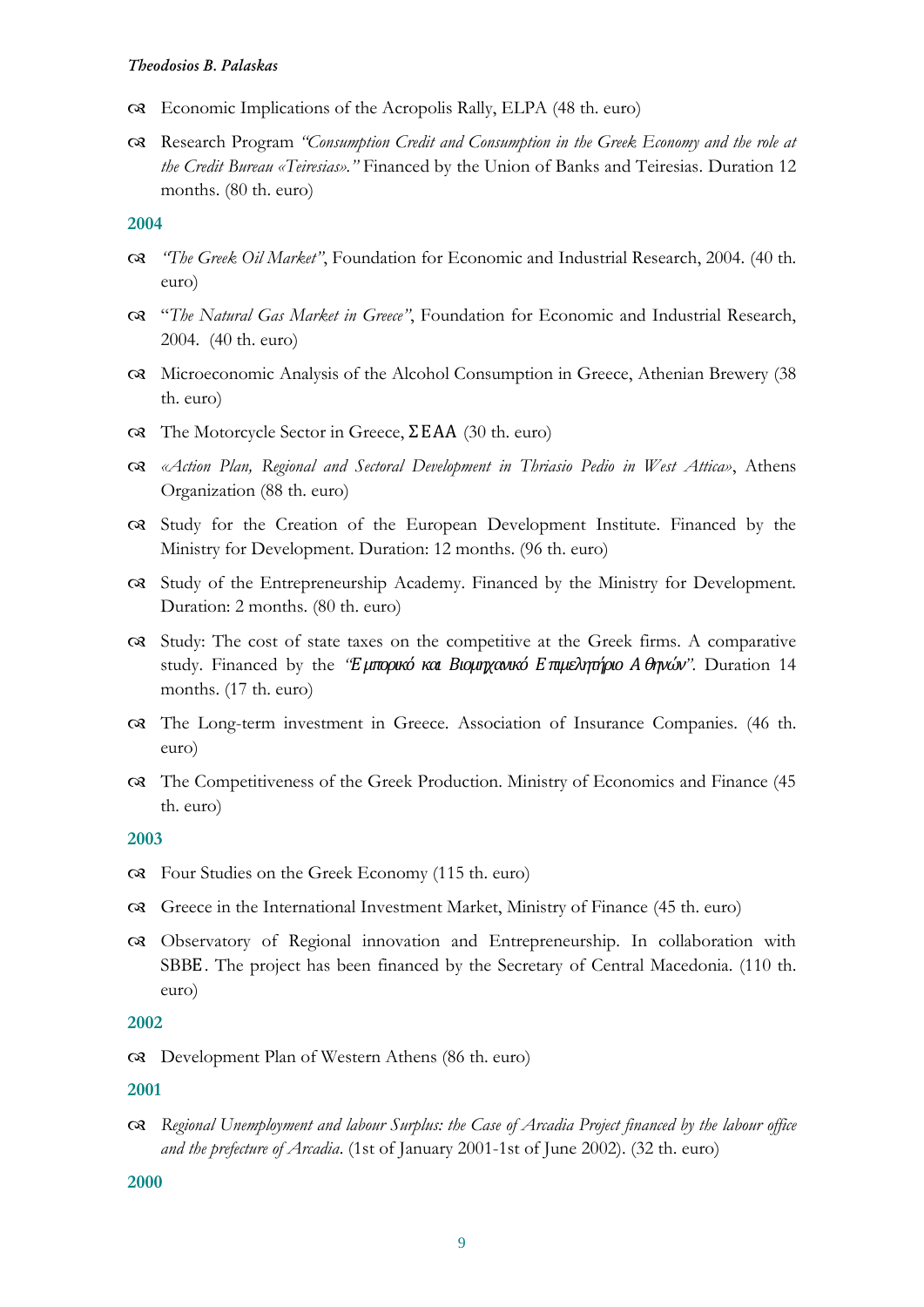- *"The relationship between technological strategies of MNCs and national systems of innovation. Consequences for national and European S&T policies"* (two years), Financial Support by the EU, field RTD (TSER 5th framework program). With J. Molero (Spain), K. Pavvit (UK). (1.200 th. euro)
- *"Strategic Adjustment, technological change, competitiveness and unemployment"* (30 months project commencing 1/1/2000). Financed by the E.U., field RTD (TSER 5th fram. prog. With G. Clark, (Oxford), M. O' Sullivan (INSTEAD), P. Guerrieri (Italy), Ins. Affari Internazionali, and (Spain) University Politechnica Catalonia. (1260 th. euro)

## **March 1999-2000**

 *"The Maturity of the Greek Stock – Market"*. Financed by the Agricultural Finance Company. (32 th. euro)

# **December 1998-2000**

 *"The performance of the University's carrier office".* Financial support European community and the Greek State (Ministry of education). (48 th. euro)

## **October 1998-June 2000**

- *"Horizontal Internet among eighteen Greek universities".* Financial support European community and the Greek State (Ministry of Education). (1600 th. euro)
- $\alpha$  *"Vertical integration of the Panteion University of Athens"*. Financial support by the European community and the Greek State (Ministry of education). (400 th. euro)

## **January 1998-January 2000**

 *"Small and Medium Enterprises in Europe (Greece, Jan 2000 Italy, England, Scotland, Israel) and East Asia (Japan, Korea, Taiwan): Competition, Collaboration and Lessons for policy Support".* Financial support by the E.U., field RTD (TSER program). With M. Fransman (Edinburg), S. Lall (Oxford), P. Guerrieri (Italy) and M. Teubal (Israel). (1320 th. euro)

## **January 1996-January 1998**

 *"Science and Technology Policies in Developing and Jan 1998 Transition countries (Greece, Turkey, Hungary and Mexico): Reform and Technological Co-operation with Europe".* Financial support by the EU, field RTD (TSER program). With S. Lall (Oxford), G. Navaretti (It). (980 th. euro)

## **1995-1997**

 *"Analyzing the structure and the organization of the firms producing products with specific characteristics: the case of a Greek and Italian firm producing typical products"*. Financial support by the EU, AIR3-ST94-013 program, 24 months. (1250 th. euro)

## **1995-1996**

 *"Dynamic interrelationship between financial markets and commodity markets".* UNCTAD, Commodities Division. (73 th. euro)

## **1994-1995**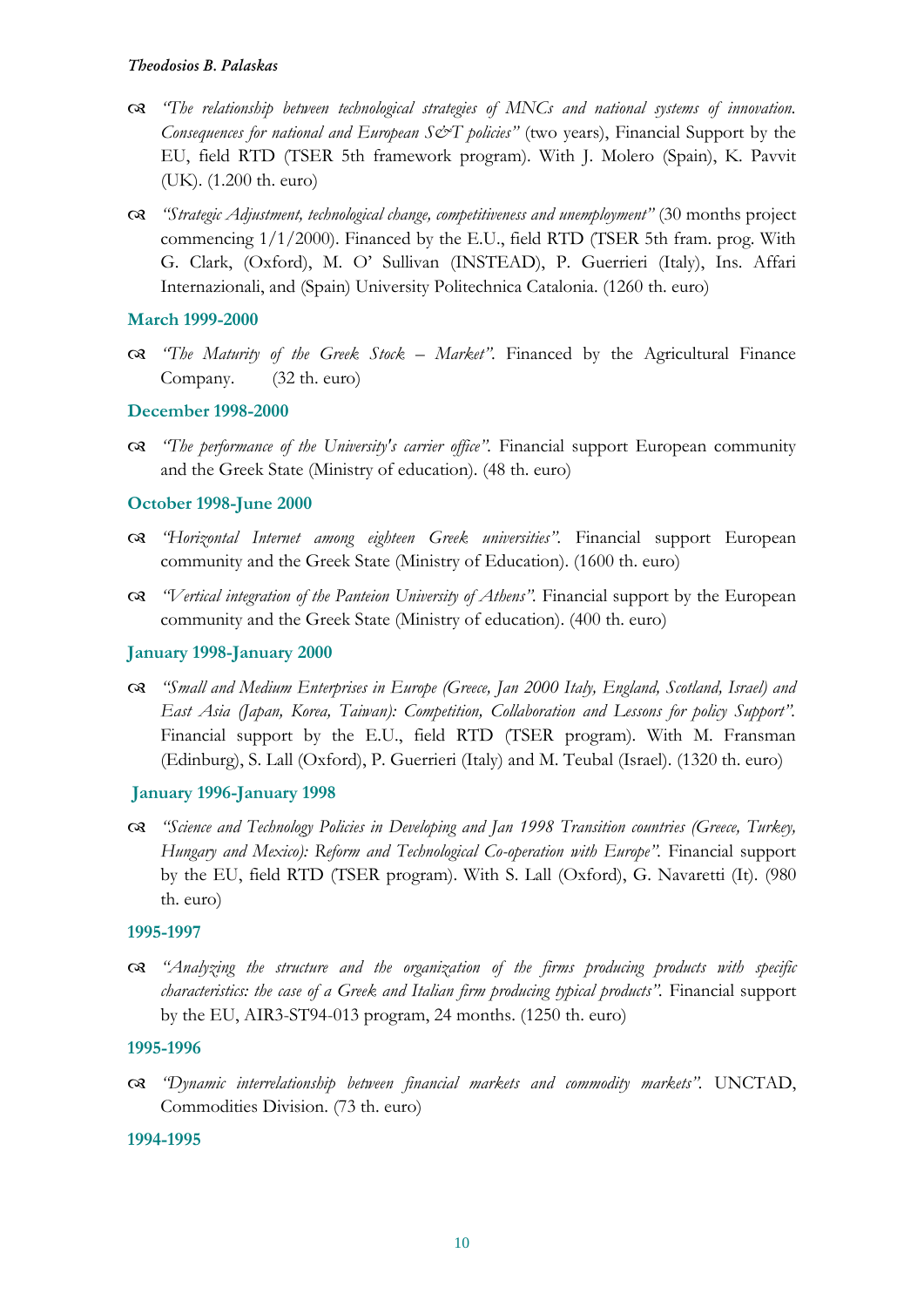*"Analysis of the effects on the livelihood of the poor of elimination of the trade barriers, trade flows, external shocks, diversification exports".* UNCTAD, TDP, SSA94, Division for Economic Co-operation. (56 th. euro)

## **1994-**

 Consiglio Nationale Delle Ricerche (E17903P4), Italy. *"International Trade of Agribusiness".*  Products: exchanges, Prices and Competition. With Prof. Saccomandi, University of Perugia. (62 th. euro)

## **1994-1995**

 Oxford University: *"Research and Equipment Committee"* (special Research Grant Scheme, Oxford University, RC/2/1). (48 th. euro)

## **1994-1996**

 The Nuffield Foundation (SOC/100(689)). *"The Identification of the Central Local Market by the Tests Instead of by Assumption".* (40 th. euro)

## **1994-1998**

 The Leverhulme Trust (grants to Institutions for research, F527/B). *"Trends in the Manufacturing terms of Trade and the Developing Countries".* With A. Maizels and E.VK. FitzGerld. (79 th. euro)

## **1993-1996**

 ODA Research Scheme number R5686. *"Adjustment and Development and development: Agrarian Change, Social Welfare and Markets in South India 1973-1993".* With Barbara Harriss and S. Janakarajan. (52 th. euro)

## **1993-1994**

 **EEC grant No. STG930095**. *"Application of recent methodologies to examine the structure and the efficiency of markets in Italy".* (33 th. euro)

## **1988-1990**

## **ESRC grant No. B00232191**,

I: Modeling Expectations Formation in Primary Commodity Markets.

II: Econometric Commodity Market Models with an Application to EEC Sugar Market (with C. L. Gilbert). (120 Th.). UK  $\downarrow$ )

## **ADMINISTRATION/ COMMITTEES**

## **2001-2002**

President of the Development Institute for West Greece (INADE)

## **1998-2001**

- Scientific Director of the program: *"Horizontal Integration of eighteen Greek Universities".*
- Scientific Director of the department of *"Vertical Integration Panteion University".*
- Coordinator of the National Program for the Development of the Greek Universities.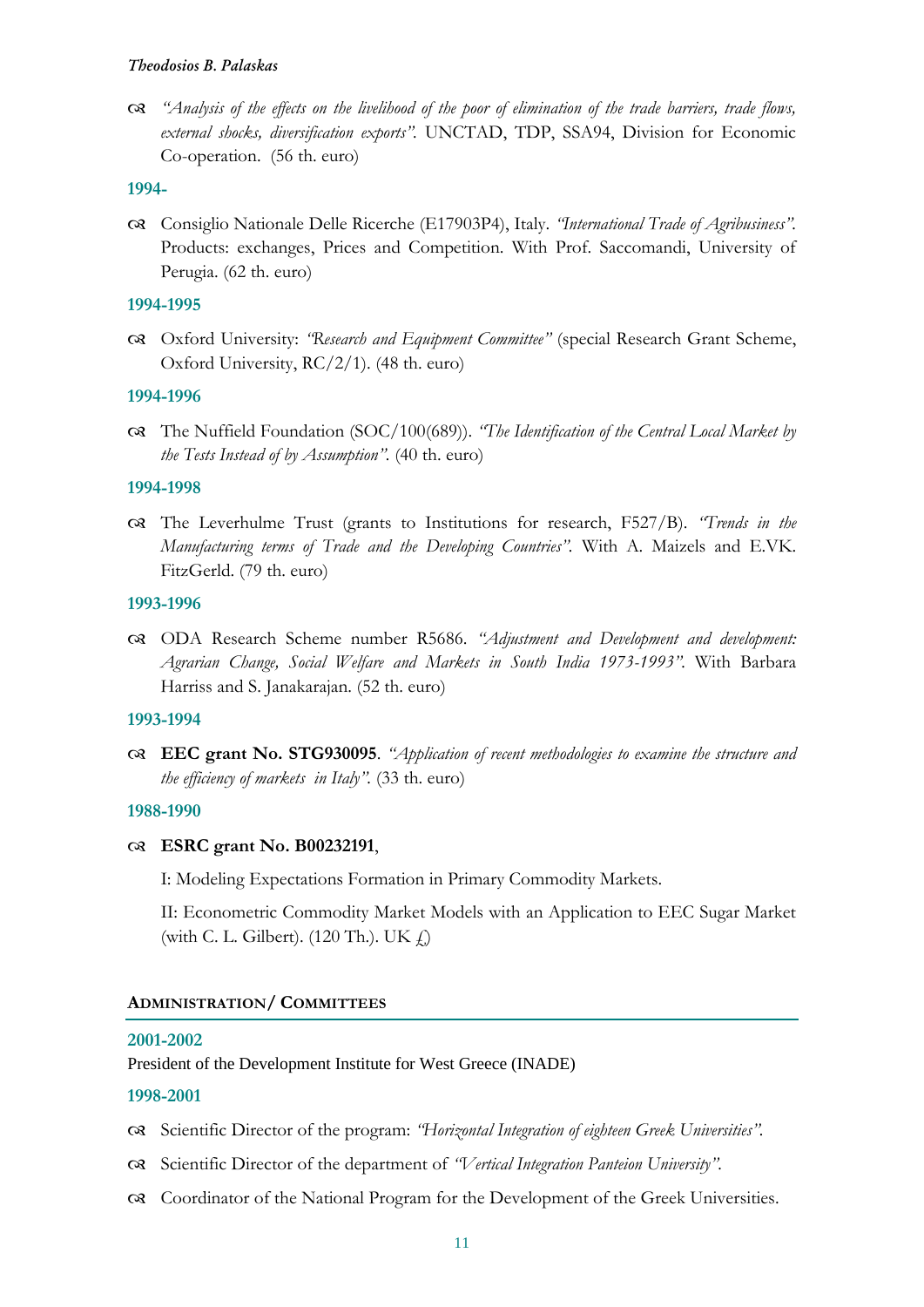## **2001-2002**

President of the *"Institute for Development of Western Greece"*

#### **1995-1996**

*Director of the "National School of public Administration".*

#### **1998-2000**

*"Scientific Director of the Horizontal co-ordination of the Greek universities".*

#### **1996-2000**

 Greek Representative in the Committee *"Research and Training Program for Third Mediterranean Countries".*

#### **1991-1995**

 Organizer of the Seminar Series at Queen Elizabeth House, International development Center, Oxford University.

#### **1993-**

- Member of the Research committee at Queen Elizabeth House, Oxford.
- CO Editor (with V. Fitzgerald) of the: QEH L d' Agliano Working Paper Series (Take over the editorship from DR Francis Stewart, who was appointed the Director of QEH).

## **1991-1995**

 Editor of the International Development Centre Working Paper Series, Queen Elizabeth House, International Development Centre, Oxford University.

# **1992-1995**

 Member of the Scientific Committee in the CE.S.A.R. Centre for Research in Economics, Assisi, Italy. The committee consists of six academics: three Italians, one Spanish, one French and myself. It is responsible for organizing the program for the Conference, which takes place every two year.

#### **COMPLETED & SUPERVISED THESES**

- "Estimation of Efficiency –Effectiveness and Quality of Greek Health Sector" 2013 Spyridoula Diamantatou
- "Estimating the Competitiveness of the Greek manufacturing" started in 2011
- "Estimating the Economic Convergence within the European Union" started in 2011
- "Developing Appropriate indices to Measure the Prices of Housing" close to completion
- "*The Role of Electronic Governance in the Efficiency of Public Sector: An semi parametric Approach"* With P. Zervopoulos 2009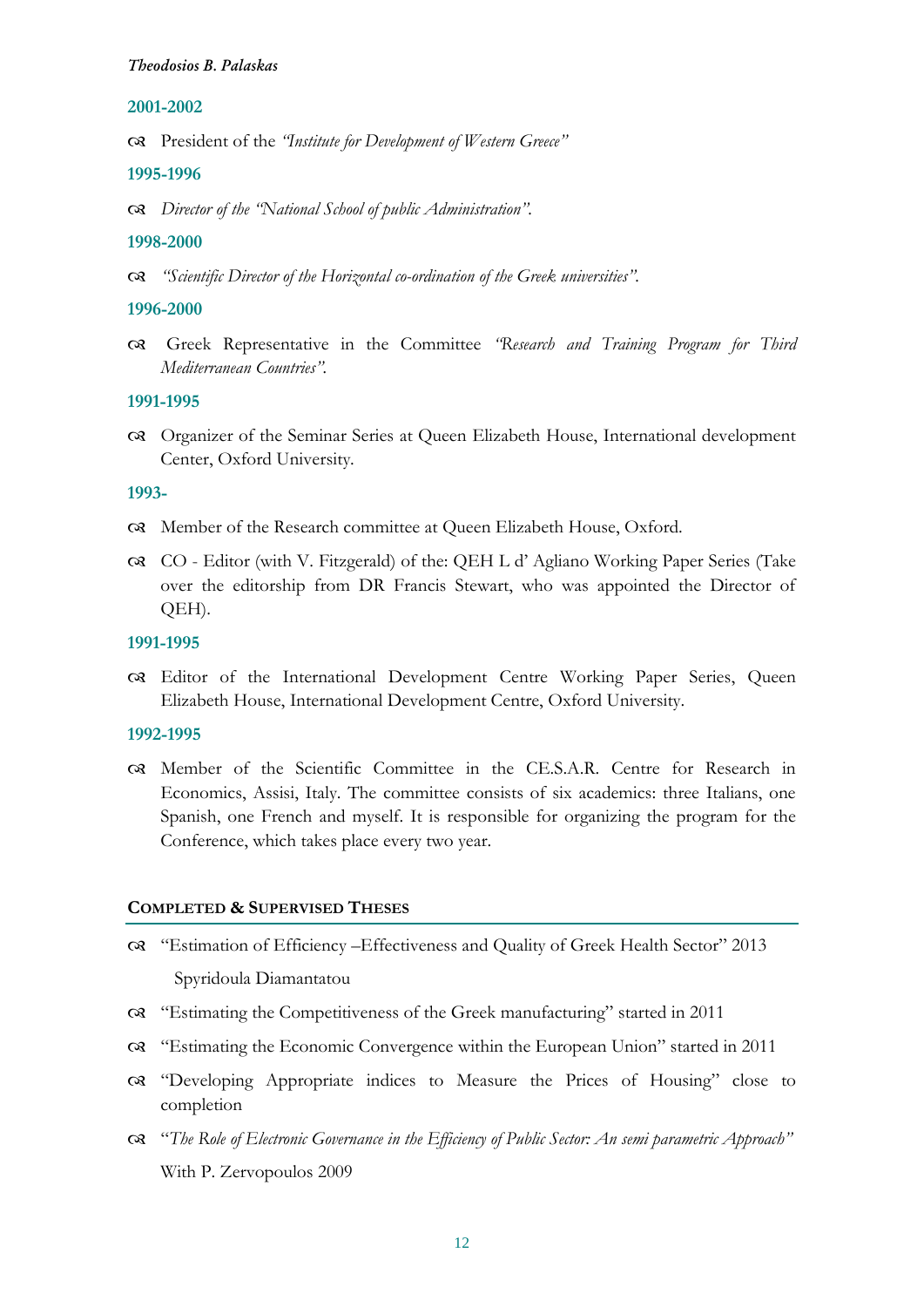- *"The Greek Industry: Technology, Labor Structure and Competitiveness"*, (Α. Χ ατζής) 2004
- *"Investment Strategies of Pension Funds"* (B. Fioraki) 2004
- *"Mobilizing Private Capital of Global Environment"*, Oxford University Gaudenz Assenza. 2003

#### **PUBLICATIONS**

### **2020**

Guest Editor Sustainability Journal

 'Attitude toward entrepreneurship, perceived behavioral control, and entrepreneurial intention: Dimensionality, structural relationships and gender differences' (Vamvaka V., Stoforos C. & Botsaris C.), Journal of Innovation and Entrepreneurship, 5(2020).

#### **2017**

 'Hedge Fund Returns Under Crisis Scenarios: A Holistic Approach' (with S. Degiannakis and C. Stoforos), Research in International Business and Finance, Volume 42, December 2017, Pages 1196-1207.

#### **2016**

 'Is Cytoreductive Surgery with Perioperative Intraperitoneal Chemotherapy Justified as Upfront Treatment in Locally Advanced Epithelial Ovarian Cancer?' (with A. Tentes, et al), European Journal of Oncology, (accepted for publication).

#### **2015**

- T. Palaskas, Y. Psycharis, A. Rovolis and C. Stoforos (2015) 'The Asymmetrical Impact of Economic Crisis on Unemployment and Welfare in Greek Urban Economies' *Journal of Economic Geography, 15(5), 973-1007.*
- T. Palaskas and C. Stoforos (2015) 'Is Hedge Funds Declared Strategy Compatible with what Actually Data Say?', *HOBA Journal, 1(1), 23-46.*

#### **2013**

- S. Diamantatou, Vrioni, T.Palaskas (2013) "Ο Ρόλος των Κλινικών Εργαστηρίων στην αποτελεσματικότητα Λειτουργίας των Νοσοκομείων" Δελτίο ελληνικής Μικροβιολογικής Εταιρείας, Ο κτώβριος-Δεκέμβριος 2013, Τόμος 58, τεύχος 4).
- T. Palaskas, C. Stoforos and C. Drakatos (2013) 'Hedge Funds Development and their Role in Economic Crises', *Scientific Annals of the"Alexandru Ioan Cuza"* University of Iasi (SAAIC), Vol. 60 (1), 173-186.

### **2012**

 Medium- and Low-Technology Production Systems in Northern Greece: Business Competitiveness and Regional Viability under Recession', (with C. Stoforos and M. Tsampra), European Research Studies.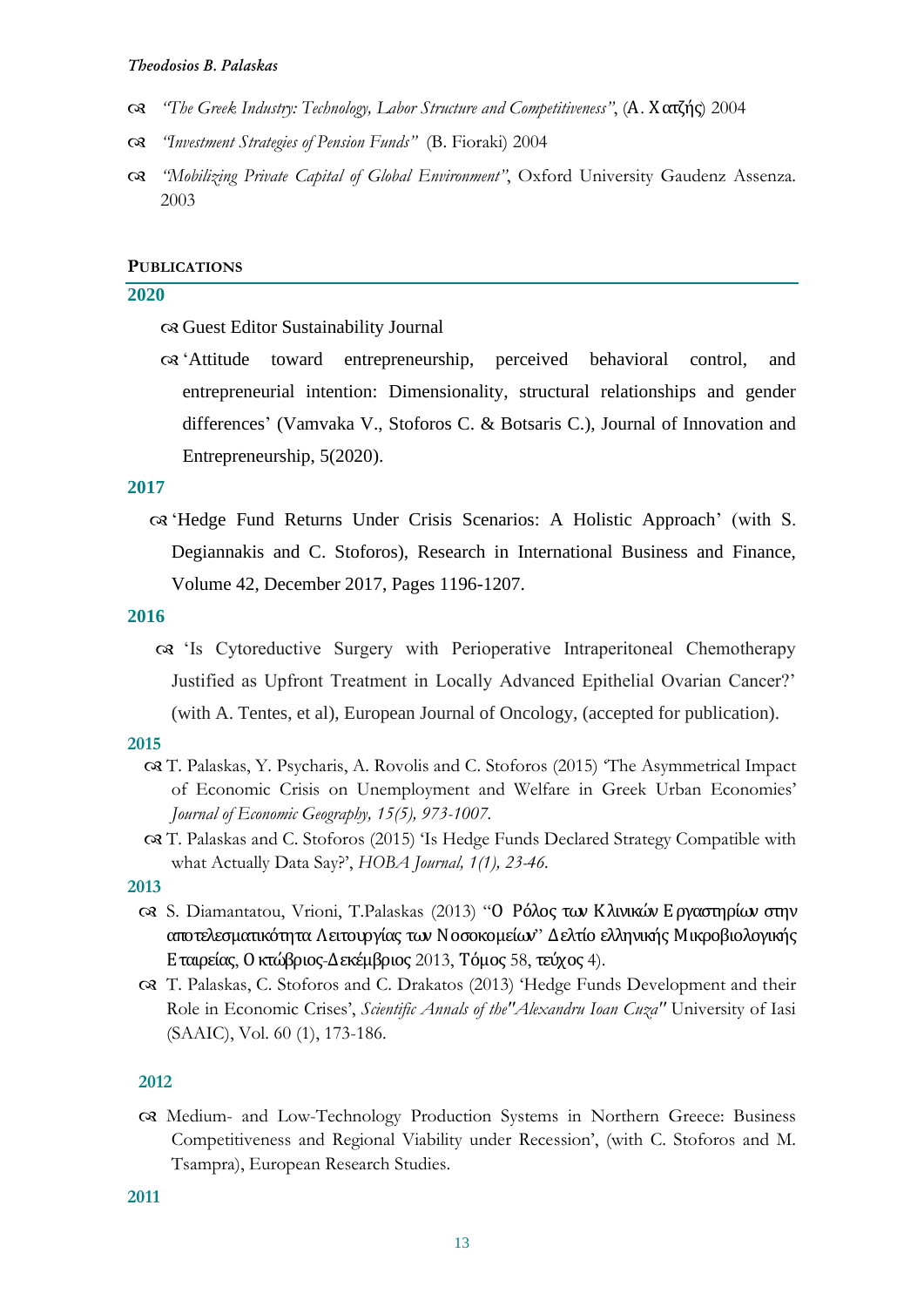Zervopoulos, P. and Palaskas, T. (2011) 'Applying Quality-Driven, Efficiency-Adjusted DEA (QE-DEA) in the Pursuit of High-Efficiency – High Quality Service Units: An Input-Oriented Approach', *IMA Journal of Management Mathematics* 22 (4), 401-417.

# **2010**

- *"Performance - Effectiveness - Efficiency Measurement Methods in Public Sector: International and Greek Experience",* with P. Zervopoulos, 2010 Administrative Science Review (vol. 16), 152-186.
- "Applying quality driven, efficiency adjusted (QE-DEA) in the pursuit of high efficiency high quality units: An input oriented approach" *published in "Performance Management and measurement with Data Envelopes Analysis" Eds, A. Emrouznejal et. all. Proceedings. International Conference of DEA, American University of Beirut, June 2010*

# **2007**

 *"Globalization and Competitive Strategy in Europe's Vulnerable Regions: Firm, Industry and Country Effects in Labor intensive Industries"*. Regional Competitiveness by R. Martin et. all, Regional Studies Association.

# **2005**

- *«Globalization and Vulnerable Greek Regions: Sustainability of Production Systems of SMEs»*, with M. Tsampra, (Chapter 1) Spilani I., Iosifidi I., and Kizou Th. (editors), Development Strategies in Less Favored Areas, Athens: Gutenberg
- *"Market revenue and the scope and scale of SME networks in Europe's vulnerable regions"* (with G. L. Clark, M. Tsampra and P. Tracey), 2005, Environment and Planning A, volume 36 (7) July, pp. 1305-1326

# **2004**

- *"Globalization and competitive strategy in Europe's vulnerable regions: firm, industry and country effects in labour-intensive industries"* (with G. L. Clark, M. Tsampra, P. Tracey), 2003, Regional Studies - Special Issue: Rethinking the Regions and Regional Competitiveness (2004).
- IMD World Competitiveness Report 2004 (member of the Greek team)
- *"SME Competitive Strategies in an Integrated European Union"* 16-17 of June, Cambridge, UK, Co-organized by the Regional Studies Association and the Cambridge-MIT Institute. Special issue of the Journal of Regional studies.

# **2003**

 *"Globalization and SME competitive strategies in Europe's vulnerable regions: firm, industry and country effects on employment in four labour-intensive industries over the late 1990s"*, Conference on The internationalisation of European SMEs: culture, entrepreneurship and competitiveness, EU - Socio-Economic Research Key Action, Brussels, June 28. Clark, L. G., Palaskas, Th., Tracey, P. and Tsampra, M. (2002)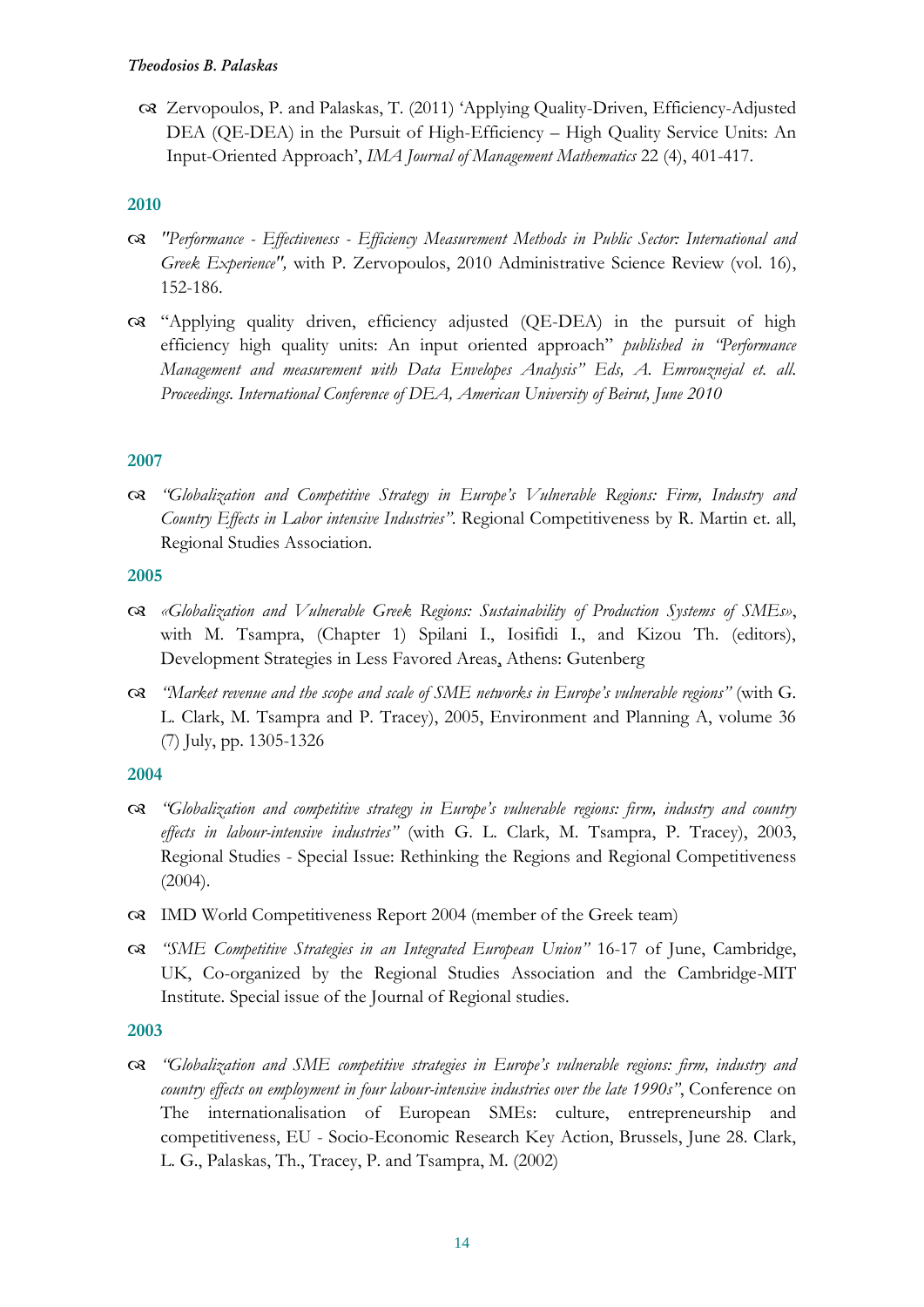- *"National Innovation Systems, Absorptive Capacity and Firm Competitiveness - Lessons for Policy"*, in J. Cantwell and J. Molero (Eds) *Multinational Enterprise, Innovative Strategies and Systems of Innovation,* Edward Elgar publications. Palaskas, Th. and Tsampra, M.
- *«Industry Competitiveness in the Knowledge Economy: Factors Determining Innovation in SMEs»*  (with Μ. Τsampra), 2003, Spoudai – University of Piraeus, 54:1, pp. 59-76
- *«Investment Environment and Competitive Strategies of Greek Enterprises»* (with Μ. Tsampra), Bulletin of Greek Banks Association, 30: July-September 2002, σελ. 50-58.

## **2002**

- *«The Role of Knowledge in Economic Development»*, Chapter in the Book «The State of 21<sup>ο</sup> Century – Globalization and the Knowledge Economy », Sakkoula Publications 2002.
- *Absorptive Capacity, Firm Competitiveness and National Innovation Systems*. Accepted to be published in the Book to be edited by Jose Mollero and Jonh Cantwell.

## **2001**

- *"Analysis of the effects of Trade liberalization on poverty in developing countries"* in The Society of 2/3' eds T. Pakos, Published by Panteion university of Athens.
- *'The impact of socio-economic inputs on the competitiveness and innovation capacity of European and East Asian SMEs – Regional convergence, diversity, and related policy lessons for Greece',*  conference on The contribution of socio-economic research to the benchmarking of RTD policies in Europe, Directorate General for Research, Brussels 15-16 March 2001*.*  (with Arapoglou, V. & Tsampra, M.)
- *"Innovation and Competitiveness: The Local and International Embeddedness of SMEs in the Global and the Greek Information Technology industry",* Geoforum, Oxford University Press (with Arapoglou, V. & Tsampra, M.)
- Arapoglou, V., Palaskas, T., and Tsampra, M. (2001) 'Innovation and Competitiveness: The Local and International Embeddedness of SMEs in the Global and the Greek Information Technology Industry', Oxford Working Papers in Economic Geography. (WP 11 [www.geog.ox.ac.uk\)](http://www.geog.ox.ac.uk/)

## **1999**

- "Technological Capability: Empirical Evidence form the Turkish and Greek Industrial Sector", Economia Internazionale, Vol. LII, Num.2, 1999 (with P. Reppas & D. Christopoulos)
- *"Land Titling and Technical of Integration Small Coffee Producers in Journal",* Canadian Journal of Development Studies.V. xx, NO2, 1999 (with J. Larson & G. Tyler)
- *"The Analysis of Integration: New Methodologies for Domestic Commodity Markets"* in Agricultural Markets From theory to Practice edited by B. Harriss - White, MacMillan Press LTD.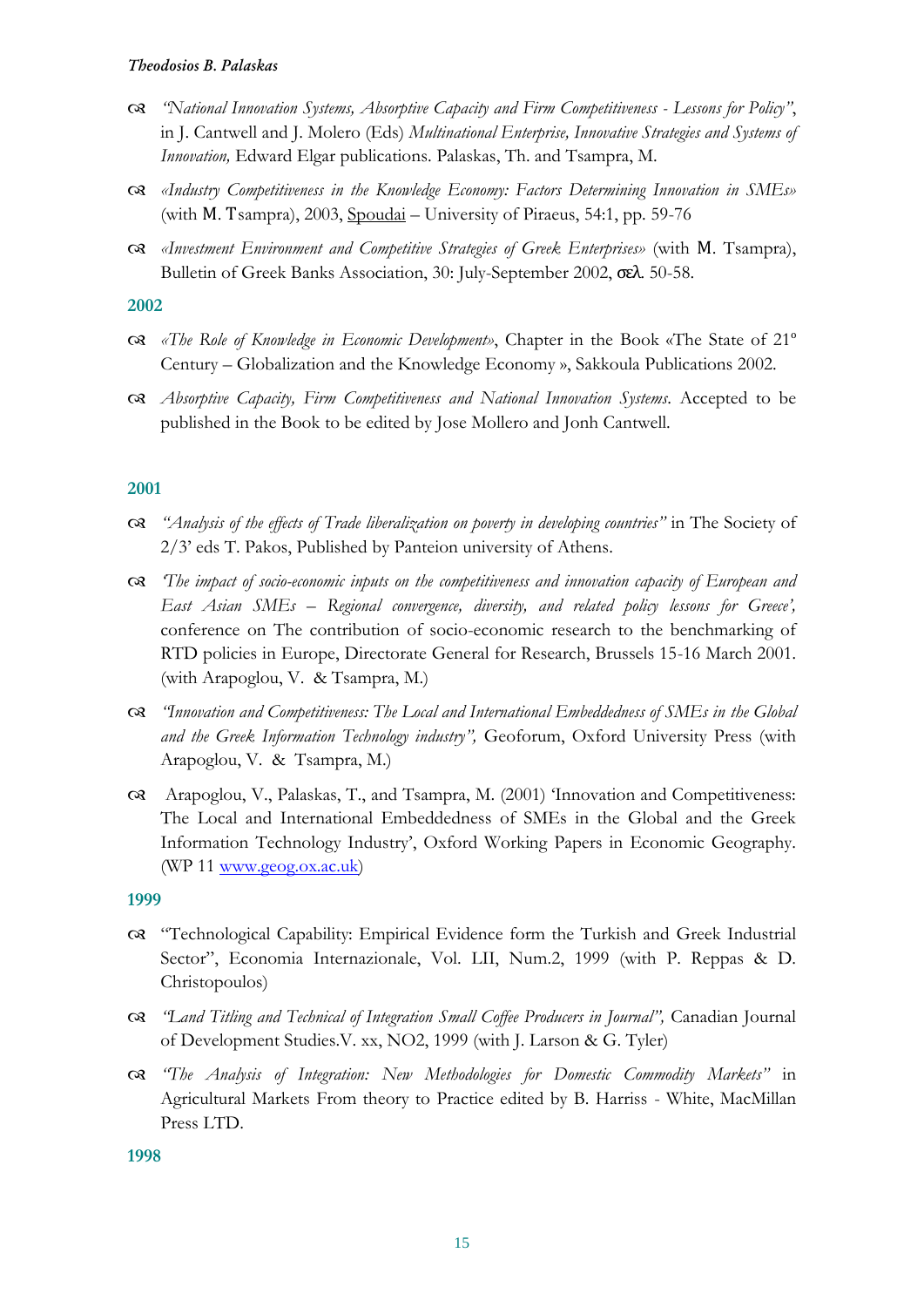- "*Trends in the Manufactures Terms of Trade of Developing Countries".* International Development Centre, University of Oxford and UN publications Economic Development in Africa.
- *"The role of Capital-Labour and main Energy inputs in the performance of Greek Manufacturing Sector".* Spoudai (with P. Reppas and D. Christopoulos).
- *"Science and Technology policies in Hungary and Turkey: A comparative study".* Development studies working Paper series (with S. Lall).
- *"The Prebish-Singer hypothesis Revisited"*, in Development Economics and Policies, edited by D. Sapsford and J.-R Chen, McMillan Press LTD 1998 and by St. Martin's Press, Inc. 1998 (with Maizels and T. Crowe)
- *"Commodity Future prices and Financial and Fundamental factors".* UNCTAD REVIEW, 1996 issue (with T. Crowe)
- *"The Evolution of Agricultural Price Behavior in South India, 1972-1992".* Journal of International Development, Vol. 9, No.1, 101-115 (97)

#### **1996**

- Testing for price transmission with seasonally integrated producer and consumer price series from agriculture. European Review of Agricultural Economics, vol. 23 (1996), pp 473-486.
- *"Terms of Trade trends for mayor regions and countries"*. Section published in the United Nations (UNCTAD) Annual Trade and Development Report 1996 (with Alf Maizels and T. Crowe)
- *"Technical efficiency among Small Coffee Producers in Honduras"* (with J. Larson and G. Tyler). Development studies working Paper series, N.91
- *"The Common Fund and the Behavior of the ten Core commodity prices".* Unctad Review [1995 issue], (with Alf Maizel).
- *"The identification of Market Exogeneity and Market Dominance by Tests Instead of Assumption: An Application to Indian Material".* Journal of International Development, Vol 8. No. 1, J-F 1996.

- *"Dynamic Interrelationship between Financial markets and commodity markets".* Mimeo UNCTAD GENEVA (Commodities Division).
- *"A Dynamic Analysis of the labor-energy in the Greek manufacturing: 1970: 1990".*  Development Studies Working Papers, No 90, October 1995.
- *"The Anticipated Effects of the Implementation of the Uruguay Round Agreement on Poverty in Developing Countries"* (with T. Crowe). Development and Project Planning Centre-University of Bradford Conference proceedings on 'Development Projects: Issues for the 1990s.
- *"Analysis of the Effects on the livelihood of the poor of trade liberalization in the Uruguay round".* Mimeo, UNCTAD, Geneva.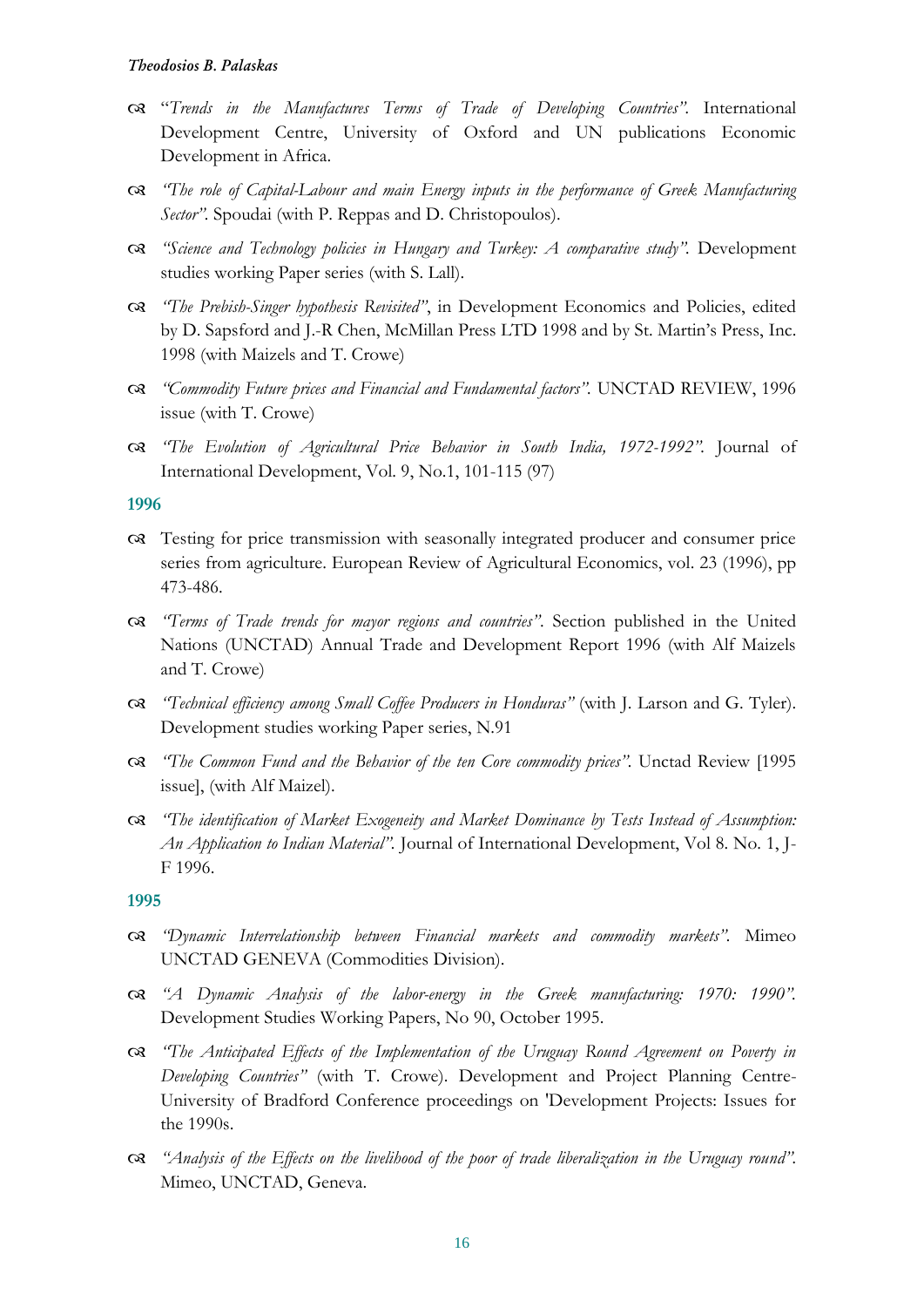- *"Statistical analysis of price Transmission in the European Union".* Journal of agricultural Economics, Vol. 46, No. 1.
- *"Pricing Efficiency: New Analytical Methods"* in B. Harriss eds. (Book): The Study of Peasant Markets, published by Harvester Wheatsheat.
- *"Econometric Commodity price Modeling".* Development Studies Working Papers, N.71, pp 1-37.

## **1994**

 *"Identification of Market Exogeneity and Market Dominance by Tests Instead of by Assumption".*  Development Studies Working Papers, 1994 (with B. Harriss).

## **1993**

- *"An Economic Analysis of Price transmission of producers through the Marketing System to consumers in the E.C".* EAAE Conference proceedings, VII Congress, 1993, pp 90-104.
- *"Market Commodity Prices: The Implications of the CO-movement and Excess CO-movement Issue"*  in M. Nissanke & A. Hewitt (eds.) "Economic Crisis In the Periphery: New Perspectives on Commodity Trade and Finance 'Pinter Publisher", 1993, pp 89-03.
- *"Testing Market Integration: New Approaches with Case Material from the West Bengal Food Economy".* Journal of Development Studies vol. 30. No 1. pp 1-57 (with B. Harriss).
- *"Econometric Commodity Price Models".* International Development Centre, Working Paper Series, No 4.
- *"A New Methodology for Examining the Hypothesis of Efficiency in Domestic Markets".* In Tassinary meeting on Agricultural Economics and Policy, July 1992, pp 61-90.

## **1992**

- *"Economic Analysis of price Transmission between Producers and Consumers",* paper/report to the European Commission, September 1992.
- *"Inter-fuel Substitution: CO-integration Tests of Long-Run Fuel Price Relationships"* (with M. Imran and R. Duncan) PPR Working Paper, World Bank Series.

# **1991**

 *"Testing Market Integration: New Approaches with Case Material from the West Bengal Food Economy".*

i: A New Methodology and its Application (with B. Harriss). Applied Economics Discussion Paper Series, No 126, October 1991, Institute of Economics and Statistics, University of Oxford.

 *"Testing Market Integration: New Approaches with Case Material from the West Bengal Food Economy."*

ii: An Institutional Explanation (with B. Harris). Applied Economics Discussion Paper Series, No 126, October 1991, Institute of Economics and Statistics, University of Oxford.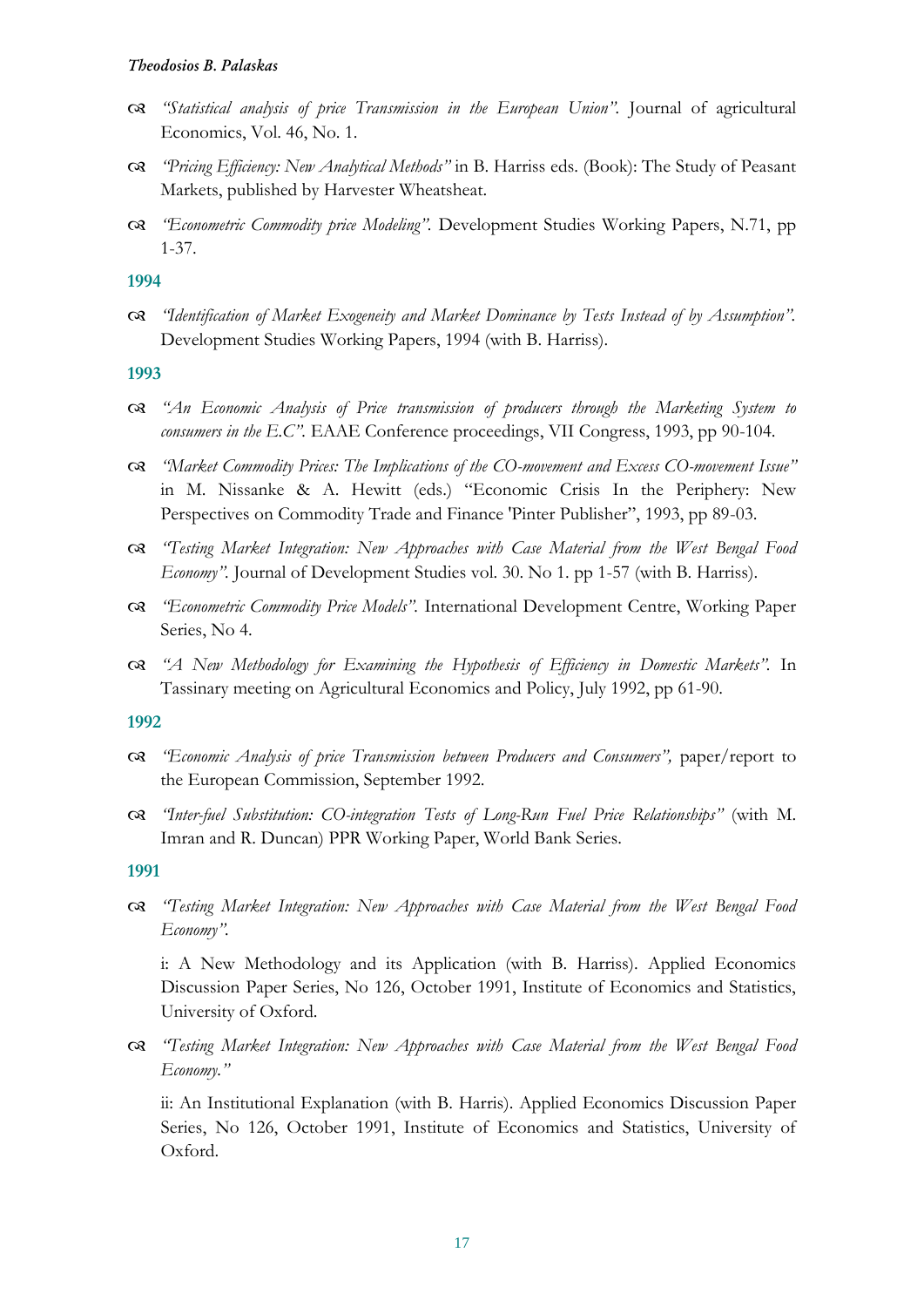*"Is There Excess CO-Movement of Primary Commodity Prices? A CO-integration T Test"* (with P. Varangis). PPR Working Paper, World Bank Series (WPS 758)

## **1990**

- *"Estimating Restricted Import/Demand Systems including Variance and Covariance at the Prior Information. An Application EEC and COMECON".* Greek Economic Review Vol. 12, 2, Dec. 1990.
- *"Consistent Estimation of a dis-equilibrium Model of Primary Commodity Price Adjustment"* (with Gilbert). Journal of Applied Economics, 22, pp. 1417-1426
- *"The Relationship between Primary Commodity Prices and Macroeconomics Variables"* (with P. Varangis, World Bank) in M. Hayenga. Applied Commodity Price Analysis, Forecasting and Market Risk Management, Dept. of Economic, Iowa State University.

## **1989**

- *"Commodity Price and Macro-Economic Variables: Is There a Long-Run Relationship?"* PPR working paper, World Bank Series (WPS 314).
- *"Modeling Expectations Formation in Primary Commodity Markets"* (with C. Gilbert). Working Paper Series No. 192, Queen Mary College, University of London.
- *"Modeling Expectations Formation in Primary Commodity Markets"* in D. Sapford, A. Winter, Primary Commodity Prices: Economic Model and Economic Policy, Cambridge University Press.

## **1988**

 *"An Econometric Analysis of EEC Policies ex-Post and ex-Ante. An Application to Dried Vine Fruits in Greece",* Journal of Oxford Agrarian Studies.

# **1987**

 *"Estimation of Demand Responses for Various Meats from Panel Data-Great Britain 1977-1984",*  (with G.T. Jones, C. Windridge). Journal of Oxford Studies.

## **1986**

- *"The Chow's Tail: A Note on the Seasonality of Parameters".* Journal of Oxford Studies.
- *"The Three Seasons - An Analysis of Potato Production and Prices in Greece"* (with G.T. Jones and G. Georgoulos). Journal of Oxford Agrarian Studies.

## **1985**

 *"Cross-sectional statistical Analysis and tests implications: A Seasonal Analysis of British Data"*  (with G.T. Jones). Journal of Oxford Studies.

# **1984**

 *"The Econometrics of Agricultural Supply: Theory and empirical evidence",* edited by the Agricultural Bank of Greece, Department of Research.

## **BOOKS**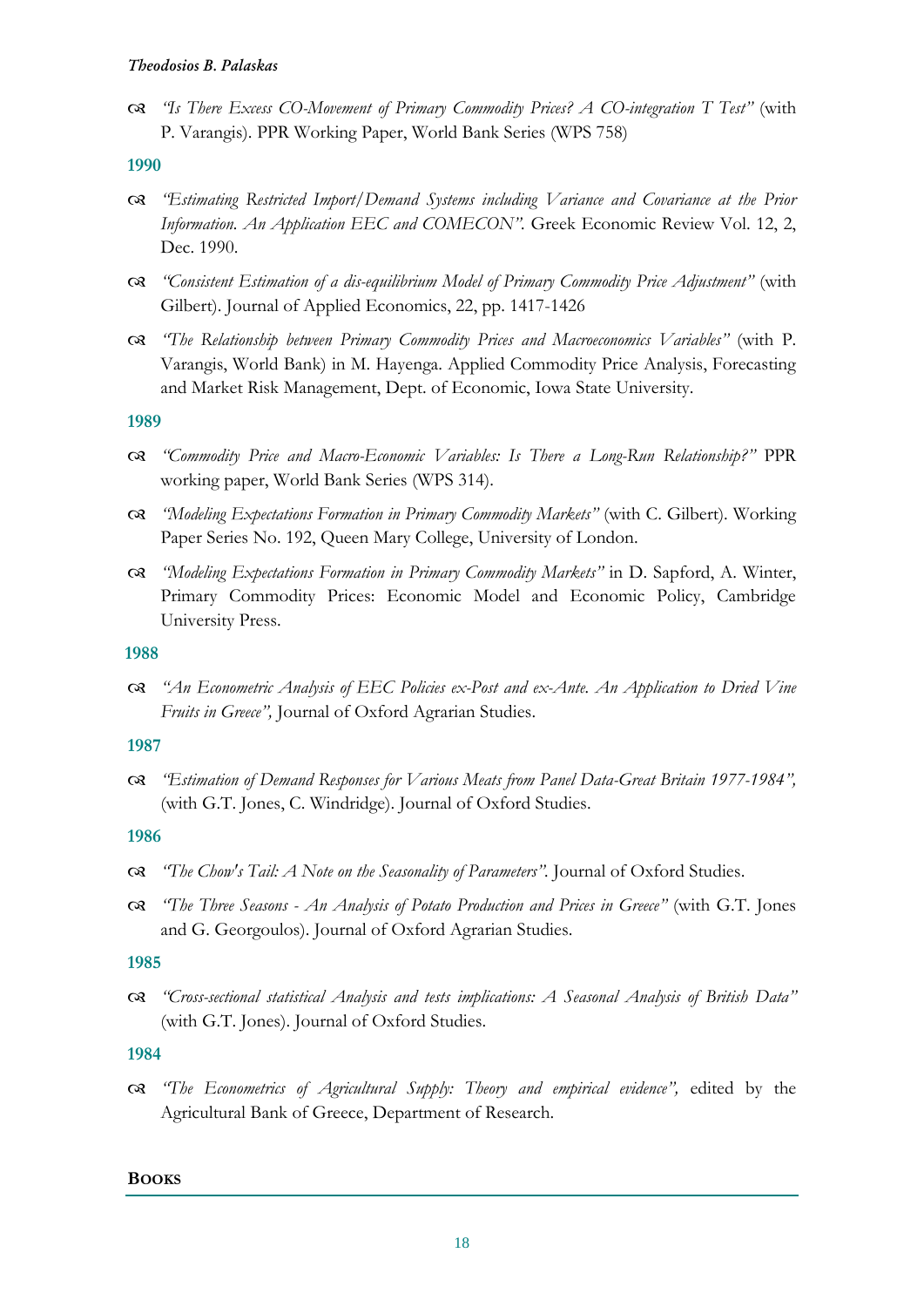- 'Μέτρηση της Αποτελεσματικότητας και της Αποδοτικότητας της Ελληνικής Δημόσιας ιοίκησης', (με Θ. Χ. Στοφόρο και Π. Ζ ερβόπουλο), Μελέτες: Αριθμός 13 (μετά από κρίση της Ο λομέλειας της Ακαδημίας Αθηνών), Γραφείο Οικονομικών Μελετών, Ακαδημία Αθηνών, 2013
- 'Ο Ρόλος των Κεφαλαίων Αντιστάθμισης Κινδύνου στις Οικονομικές Κ ρίσεις' (με Χ. Στοφόρο), Μελέτες: Αριθμός 11 (μετά από κρίση της Ο λομέλειας της Ακαδημίας Αθηνών), Γραφείο Οικονομικών Μελετών, Ακαδημία Αθηνών (ISBN: 978-960-404-233- 3), 2012.
- 'Διαδικασίες και Μοντέλα Ποιότητας στη Δημόσια Διοίκηση' (με Χ. Στοφόρο, Μ. Τσάμπρα, Α. Χ ατζή και Π. Ζ ερβόπουλο), Διαβαλκανικό Ινστιτούτο Δημόσιας Διοίκησης, 2011.
- 'Μικροοικονομική Θ εωρία και Ανάλυση' (με Χ. Στοφόρο και Μ. Δρουβέλη), Εκδόσεις Νομική Βιβλιοθήκη (ISBN: 978-960-272-826-0).
- *"Quantitative methods for Economists –Theory and Exercises" published by Kritiki, 2012*
- "*The Greek Production in the World Market*", Foundation for Economic and Industrial Research, 2007.
- *«Civilization Inheritance as a Factor of Greek Economic Development »*, Athens Academy, Study 5 (2007).
- *«The Role of Real Estate in Domestic Economy and Prerequisites for Further Development»*, Foundation for Economic and Industrial Research, 2007.
- *«The Market of Truck Transport in Greece»*, Foundation for Economic and Industrial Research, 2007.
- *«Economic Environment, Institutional Framework and Competitiveness of SMEs»*, Foundation for Economic and Industrial Research, 2005.
- *«Pension System, Savings and Development: An Economic Proposal »,* Foundation for Economic and Industrial Research, 2005.
- *"The Electricity Market in Greece",* (with Ch. Stoforos and G. Maniatis) Foundation for Economic and Industrial Research, 2005.
- *"Distribution of Petroleum Products"*, (with Ch. Stoforos, P. Bikos and A. Deldimou), Foundation for Economic and Industrial Research, 2005. This study is updated every three years.
- *"The Greek Oil Market"*, (with Ch. Stoforos and F. Kalantzis), Foundation for Economic and Industrial Research, 2004.
- *"The Natural Gas Market in Greece"*, (with Ch. Stoforos and F. Kalantzis), Foundation for Economic and Industrial Research, 2004.
- *"Greece in the International Market of FDI",* with L. Pehlivanos & C. Stoforos, To be published by KRITIKI: Forthcoming 2004.
- *"The Role of Sports in the Greek Economy"*, with Ch. Kolybalis, *Published by Sideris 2003*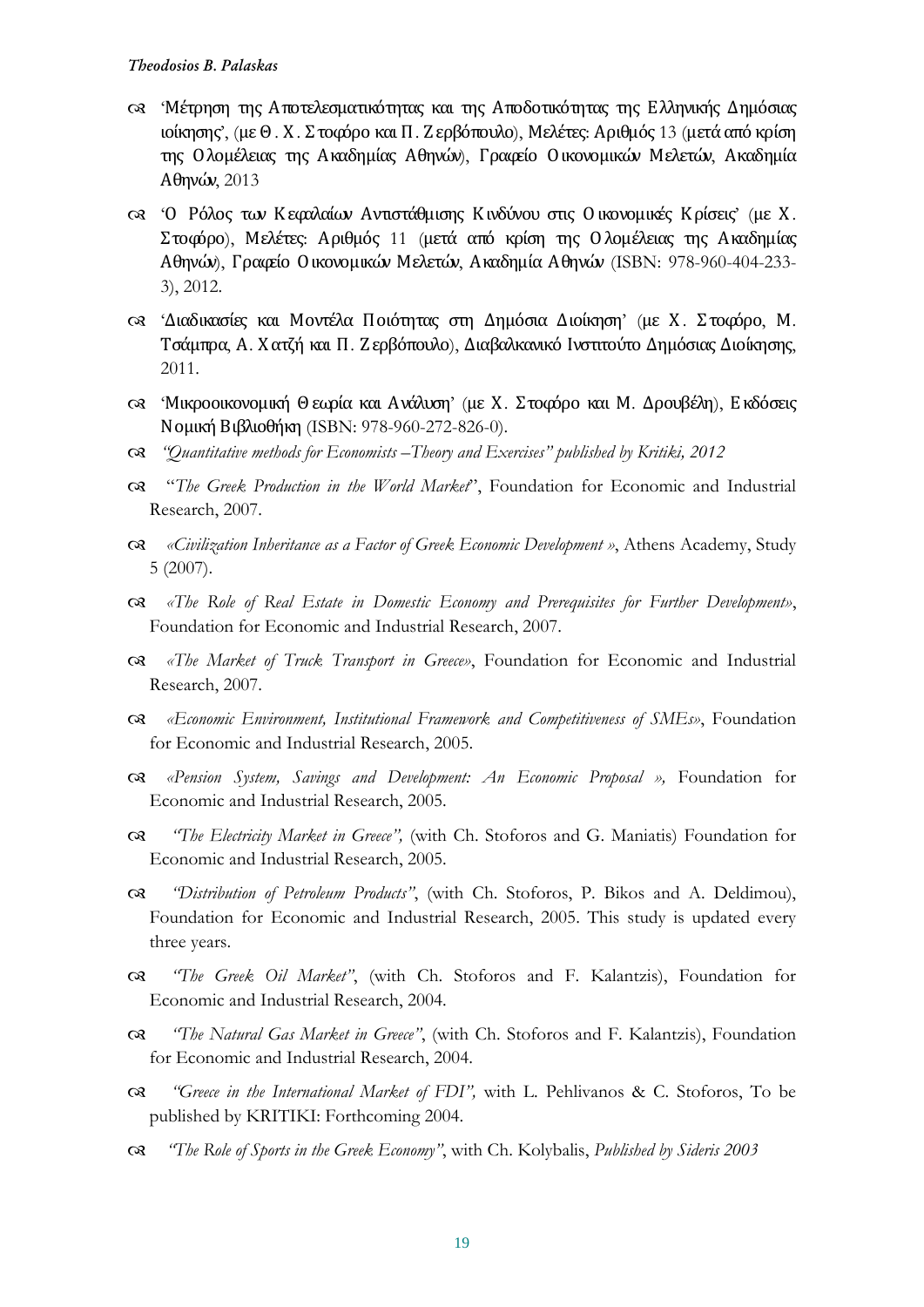- *"Competitiveness-Employment of the SMEs in Greece and E.U.: Prospects and measures"*, Institute of Democracy K.K. & Sideris, September 2003, ISBN 960-08-301-3.
- *"Advanced Quantitative Methods of Economic Analysis: Theory and applications"* Vol. II., with G. Economakis (September 2000 Published by KRITIKI).
- *"Advanced Quantitative Methods of Economic Analysis: Theory and applications"* Vol. I., with D. Christopoulos (Published by KRITIKI ). October 1997).

## **MONOGRAPHS**

## **2007**

 "*The Role of credit in the Greek Economy*" Foundation for Economic and Industrial Research, 2006.

## **2004**

- *«The Need and the Benefits of Long Term Saving »* (with Β. Fioraki), Foundation for Economic and Industrial Research, 2004.
- *«The Motorcycle Market in Greece»*.
- *"The Market of Natural Gas in Greece",* Foundation for Economic and Industrial Research, 2004.
- *"The competitiveness of Greek Production and its export flows"* for Economic and Industrial Research, 2004.

## **2003**

- *«Action Plan, Regional and Sectoral Development in Thriasio Pedio in West Attica»*, Foundation for Economic and Industrial Research & Institute for Regional Development.
- *"Sources of Financing FDI and Development: The determinants of attractiveness of FDI in Greece"*, Foundation for Economic and Industrial Research, Athens.

## **PUBLICATIONS IN CONFERENCE VOLUMES (SAMPLE)**

- 'Ελληνικές Μικρομεσαίες Επιχειρήσεις κι Ευάλωτες Περιφέρειες στη Νέα Οικονομική Συγκυρία: Ένταση Γνώσης και Καινοτομίας vs Εξειδίκευσης Χ αμηλού Κ όστους', (με Χ. Στοφόρο και Μ. Τσάμπρα), 10<sup>ο</sup> Τακτικό Επιστημονικό Συνέδριο της Ελληνικής Εταιρίας Περιφερειακής Επιστήμης, Θ εσσαλονίκη.
- 'Η Αγροτροφική Μεταποίηση της Ελληνικής Υπαίθρου: Τοπικά Παραγωγικά Συστήματα και Διεθνής Ανταγωνιστικότητα', (με Χ. Στοφόρο και Μ. Τσάμπρα), 11° Τακτικό Επιστημονικό Συνέδριο της Ελληνικής Εταιρίας Περιφερειακής Επιστήμης, Πάτρα.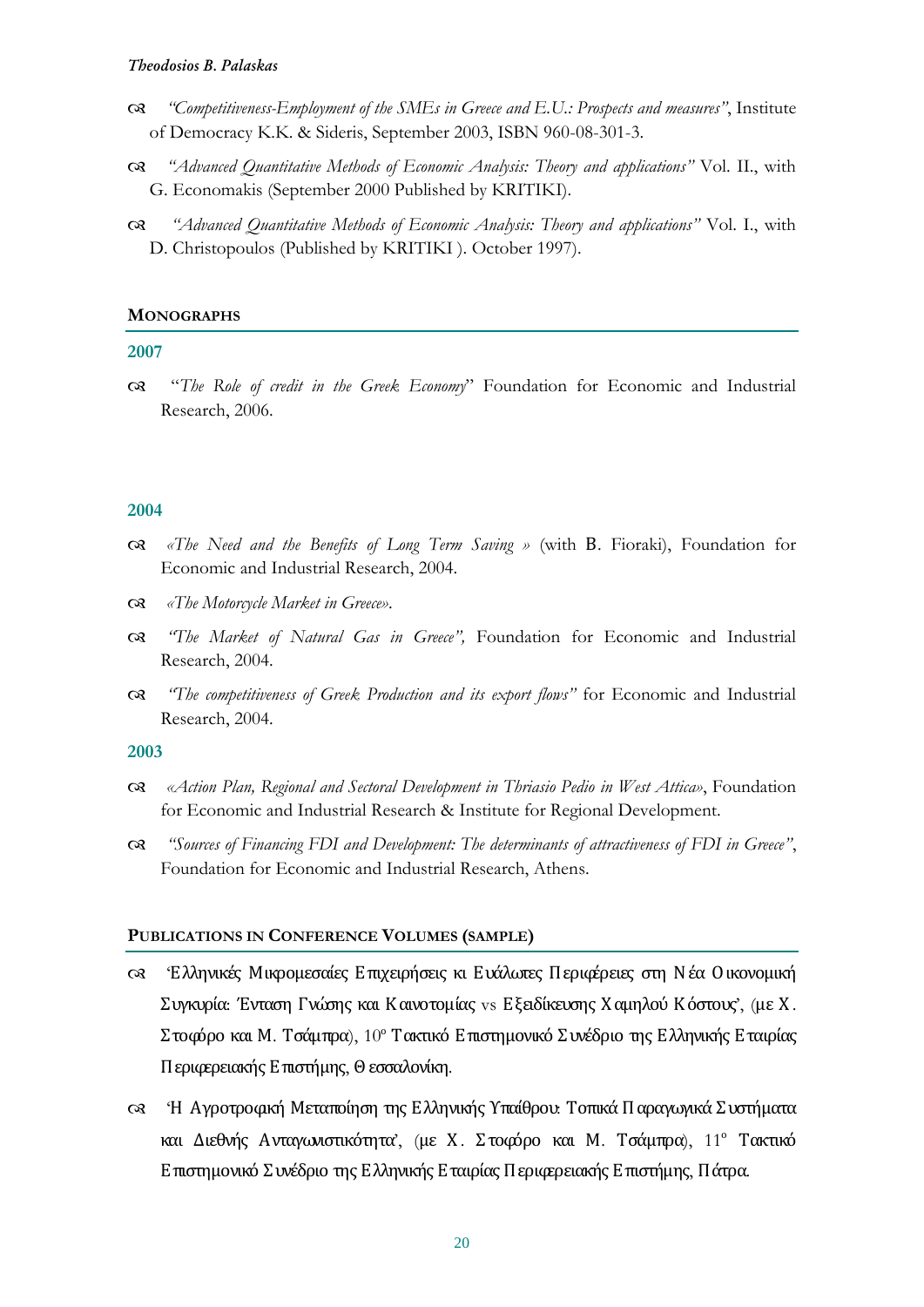- Pappa E. and Palaskas P. 'Measuring Efficiency of Greek Meat Industry: A double Bootstrap DEA Analysis' 9th International Conference on Data Envelopment Analysis (DEA2011), Thessaloniki – Greece, August 25th -27<sup>th</sup>, 2011.
- *"Globalization and competitive strategy in Europe's vulnerable regions: firm, industry and country effects in labour-intensive industries"* (με G.L. Clark, Μ. Tsampra και P. Tracey), 2002, International Conference of The Regional Studies Association and The Cambridge-MIT Institute, Cambridge, UK, 16-17 June 2003.
- "*Globalization and SME competitive strategies in Europe's vulnerable regions: effects on employment in four labour-intensive industries"* (με G.L. Clark, Μ. Tsampra και P. Tracey), Conference on The internationalisation of European SMEs: Culture, Entrepreneurship and Competitiveness, EU - Socio-Economic Research Key Action, Brussels, 28 June 2002.
- *"Technology adjustment strategies of labour intensive industries in vulnerable European regions"* (with M. Tsampra), Conference on New Economy Statistical Information Systems (NESIS): The New Information Economy and Human Investment, Ολυμπία, 9-14 Ιουνίου 2002.
- *"The impact of socio-economic inputs on RTD, innovativeness, and competitiveness of European and East Asian SMEs – Comparative analysis and policy suggestions for regional convergence"* (with M. Tsampra and B. Arapoglou), 2001, EU-DG Research Conference on The contribution of Socio-Economic Research to the Benchmarking of RTD Policies in Europe, Brussels, March 15-16 [\(www.cordis.lu/improving/socio-economic/conf\\_bench4.htm\)](http://www.cordis.lu/improving/socio-economic/conf_bench4.htm)

#### **OTHER PUBLICATIONS IN NON-REFERRING JOURNALS**

#### **2005**

 *«Factors Determining the Competitiveness of Greek Economy»*, ΤASEIS 2005 (with L. Pehlivanos & C. Stoforos).

#### **2003**

- «Structural Changes and the Liberalization of Markets 1*983-2003», Special Edition of the Newspaper* «Eleftheros Typos»
- *"The Competitiveness of the Greek Production"*, TASEIS-February

#### **2002**

- *"Financial Environment and Competitive Strategies of the Greek SMEs"*, Deltio Ellinikwn Trapezwn, N. 30 - July-September 2002.
- *«Greek and European SMEs»,* Economikos Tahidromos and Kathimerini Newspaper.
- *«Technology, Production and Development: The International and Greek Experience »*, Emphasi, Winter *2001-2002,* Vol. 10.

#### **1997**

 *"Structural problems of the Firms producing Niche products".* Report to the European Commission (pp. 245).

#### **April 1996**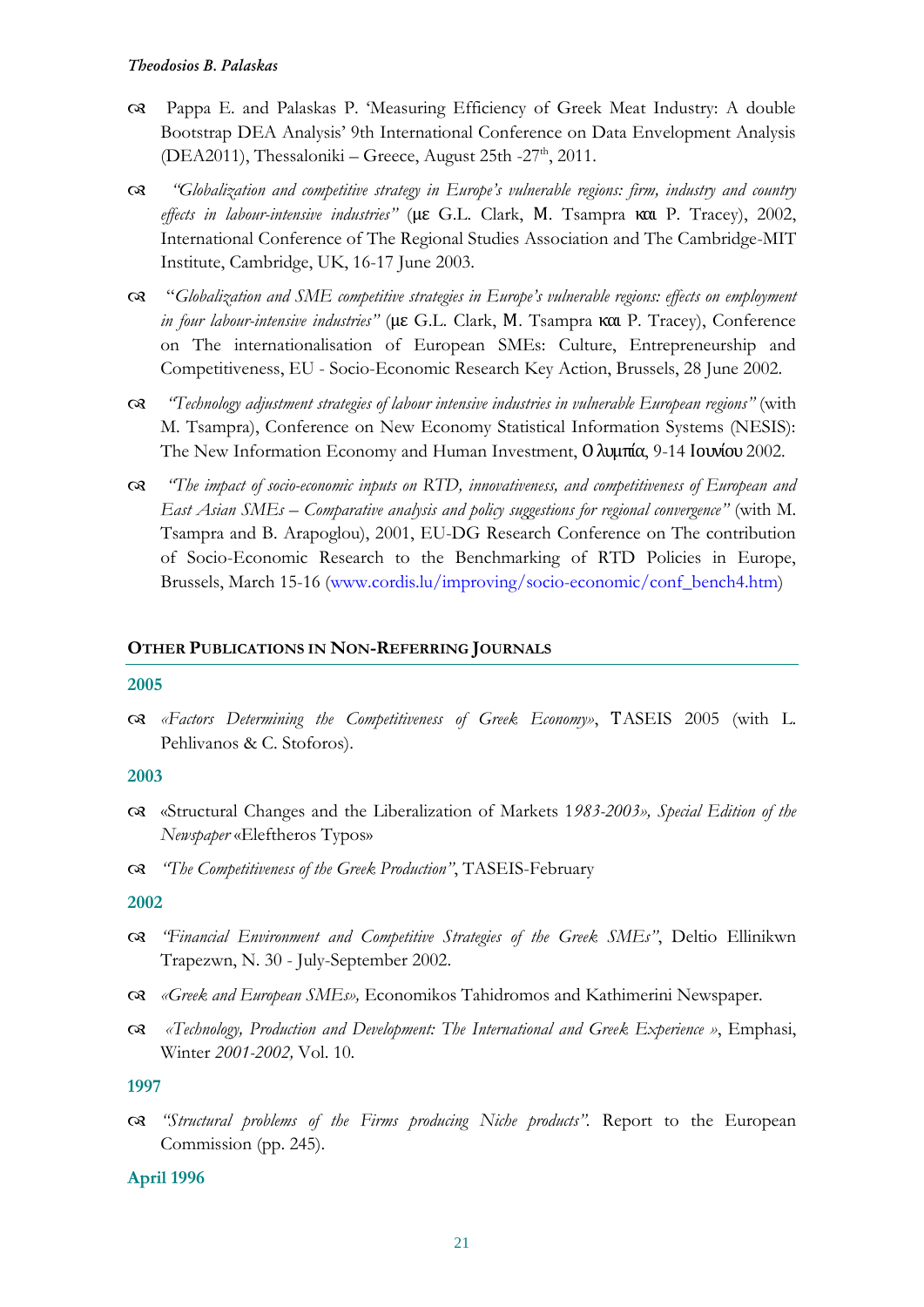*"World Economic Growth and the Developing Countries",* Economikos Tahidromos.

### **March 1982**

*"The Production Costs of Cotton in Greece",* Economikos Tahidromos.

#### **March 1981**

*"The Pollution of the Greek Environment and State Intervention",* Economikos Tahidromos.

#### **July 1980**

*"Inflation: Causes and Remedies",* Neos Agonas.

#### **SPECIAL LECTURES / PRESENTATION (SAMPLE)**

#### **2013**

 From Burst to Dust and the Phoenix at Regional Level: the Greek Case. Los Angeles 13-18 December 2012. Invited by the RSA

#### **2012**

 What is happening in Greece? Rockefeller Foundation, Bellagio Centre, Milan, Italy. 16- 21 July

## **2009**

*The role of Hedge Funds in the Current Crisis, University of Oxford*

### **2006**

- *"The role of Credit in the Greek Economy" (Association of the Greek Banks)*
- *"Greece in the World investment Market" (Hellenic and American Chamber)*

#### **2005**

 *«Pension System, Savings and Development: An Economic Proposal»*. 2nd Conference «Health Economics», Athens 17-18/03/05.

#### **2004**

 *"The prospects of the Greek Economy"* in the post 2004 era Postgraduate students of Pennsylvania University. Athens 6.04

- *"The role of technological institutions in the innovativeness and Entrepreneurship in the region of Central Macedonia Thrace"*, November 17, 2003.
- *"The Role of Innovation and Entrepreneurship in the region of Central Macedonia"*, Thessaloniki, 08.10.03
- *"The role of the Greek Development Laws in Regional Development"*, September 2003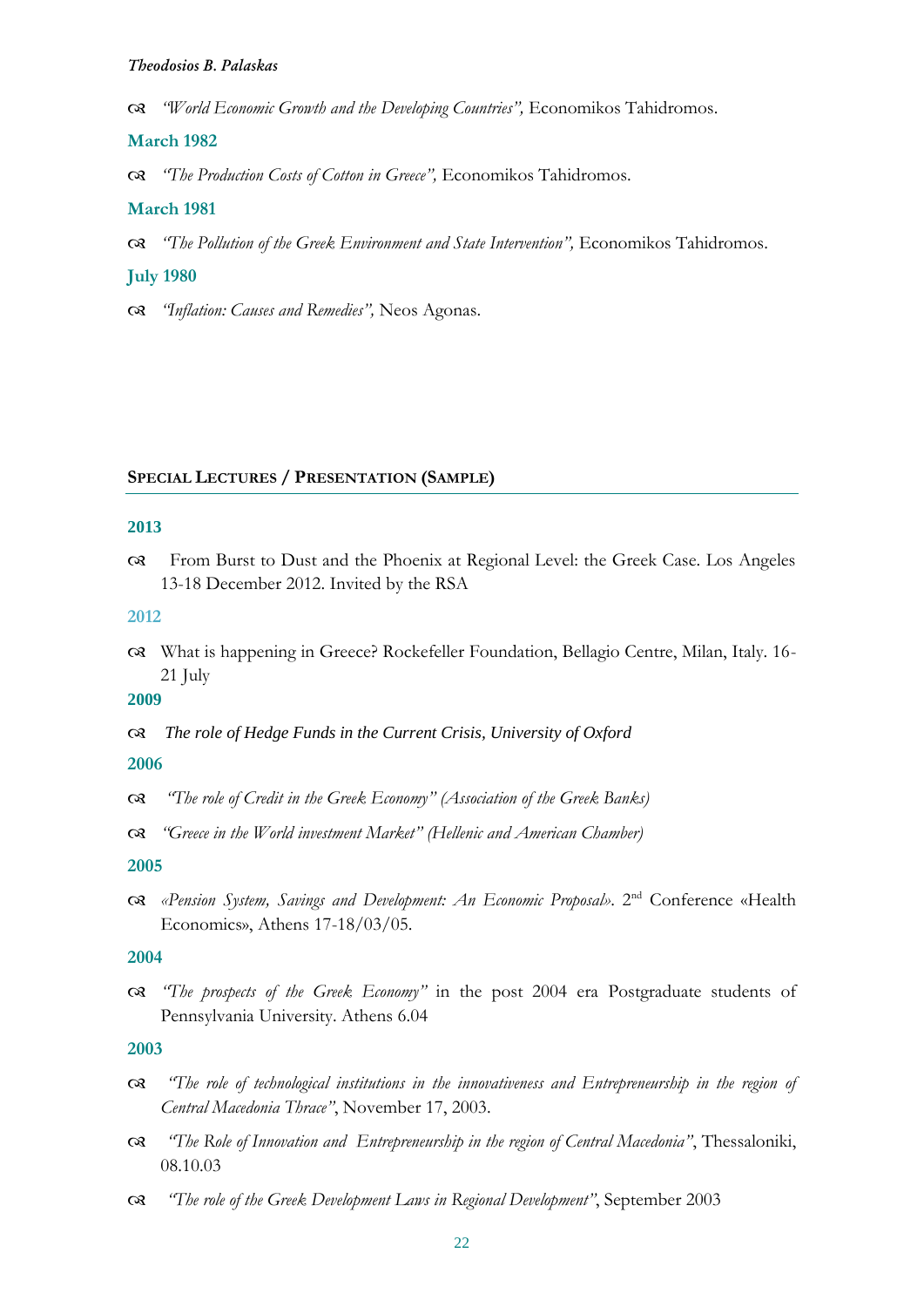*"Economic and Regional Development in Greece over the last half century"*, Institute of Democracy K.K.

### **2002**

- *"The Economic implications of Sports on the Economy",* Conference Organized by the Economic Bureau' Crete 11.02*.*
- *"National Innovation Systems, Absorptive capacity and Firm Competitiveness",* Conference on the relationship between Technological Strategies of Multinational Companies and the National Systems of Innovation. Brussels 1-2 July 2002*.*
- *"Adjustment strategies, competitiveness and employment: The case of Greek SMEs".* Presented at the Technical University of Barcelona, Spain.
- *"Adjustment Strategies and Competitiveness of EU Firms in Globalised Economy".*
- *"Presented at the International Conference on Financial Engineering, e-Commerce, Supply Chain, and Strategic of Development",* Organized by The Journal of Global Optimization and European Research Studies Journal, Athens, June 2002

#### **2001**

 *The challenge of Euro,* Organised by the Institute for the Development of Western Greece and the Industry Association, Patra, October 2001.

#### **2000**

- *"The Linkages Between academic Research and Industrial Innovation in Multinational Companies",* University of Reading, UK, 9-11 September 2001*.*
- *Knowledge based Economy* Lecture presented at the University of Thrace, August 1999.

#### **1998**

*"How New Technologies and communications will affect our every-day life",* Kos.

## **January 1998**

*"Globalization and Employment"*, Athens.

#### **28-11-1997**

 *"The implications of Science and Technology on the Cultural and Socio - economic Development of Mediterranean countries",* Lecture to be presented at Ceis Universita di Roma Tor Vergata.

#### **18-11-1997**

 *"Science and Technology policy in Greece: Reform and Co-operation with Europe",* invited lecture to be presented at Brasenose college, Oxford University, Program in Hellenic Studies.

#### **7-5-1996**

 *"Science and technology policies in developing & transition countries: Reform and technological cooperation with Europe".* Presented at the TSER meeting in the European Commission, Brussels.

#### **8-1-1996**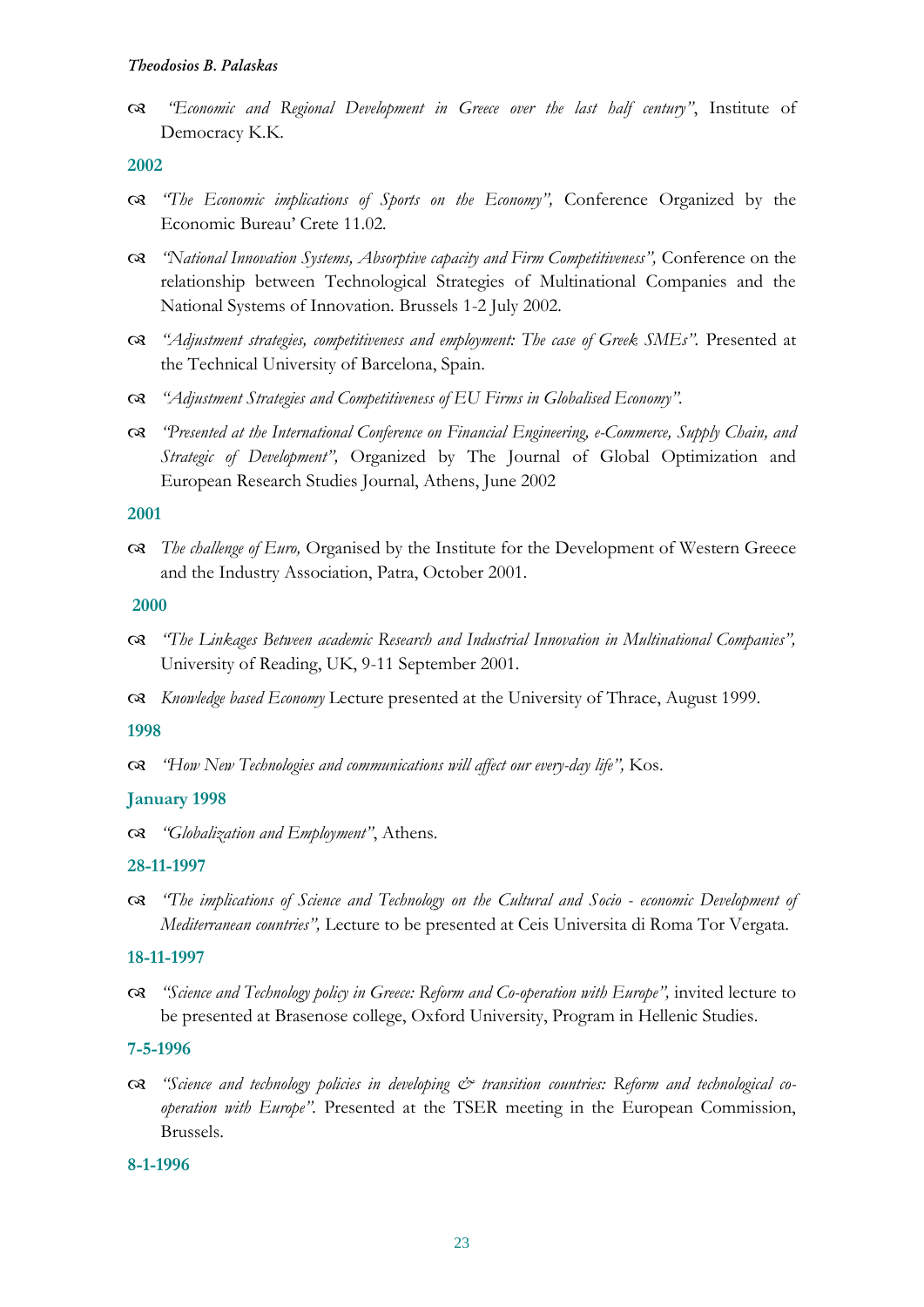*"World Economic Growth and the Developing Countries".* Presented at the Greek National School of Public Administration.

## **27-9-1993**

 *"The econometrics of modeling Market commodities. Prices",* Series of Lectures presented at the University of Siena, Faculta di Economia.

#### **6-4-1993**

 *"An Economic Analysis of the Relationship between Producer and Consumer Price in the E.C. member Countries".* Lecture presented at the University Of Siena Faculta Di Economia.

## **7-4-1993**

 *"The implications of the excess CO-movement issue for modeling market commodity prices".* Lecture presented at the University of Sienna, Faculta di Economia.

## **December 1992**

 *"Price Transmission between Producer and Consumer Price in the EC. An Economic Analysis".*  Lecture presented at the European Commission, DGVIA.

#### **June 1992**

 *"Testing Market Efficiency" - "Market Commodity Prices in the European Community".* Lectures presented at the CE.S.A.R, Assisi, Italy.

#### **June 1989**

 *"Testing the Arbitrage Assumption between Market Commodity Price and Interest Rate"'.*  International Economics Department, World Bank.

#### **January 1986**

 *"A new Approach of estimating the cost-Benefits of the Greek Accession to the EC"*. University of Minnesota, Dep. Pf Economics.

#### **CONFERENCES – SEMINARS (SAMPLE)**

**Presentation Organizer:** In the Foundation we have organized a large number of conference and Public meetings on issues related to the Greek Economy on Macro and Micro levels. A number of conferences have been organized in collaboration with Greek organization as well as International Organization (United Nations etc).

- T. Palaskas, Y. Psycharis, A. Rovolis, C. Stoforos (2013) "From Burst to Dust and to Phoenix at Regional Level: The Greek Regions" Invited paper "Regional Studies Association North American Conference 2013.
- 'Το Τεχνολογικό Περιεχόμενο και η Ανταγωνιστικότητα της Ελληνικής Παραγωγής', (με Χ. Στοφόρο και Μ. Τσάμπρα) 3<sup>ο</sup> Συνέδριο Εφαρμοσμένης Οικονομικής, Πανεπιστήμιο Θ εσσαλίας, Μάιος 2013, Βόλος.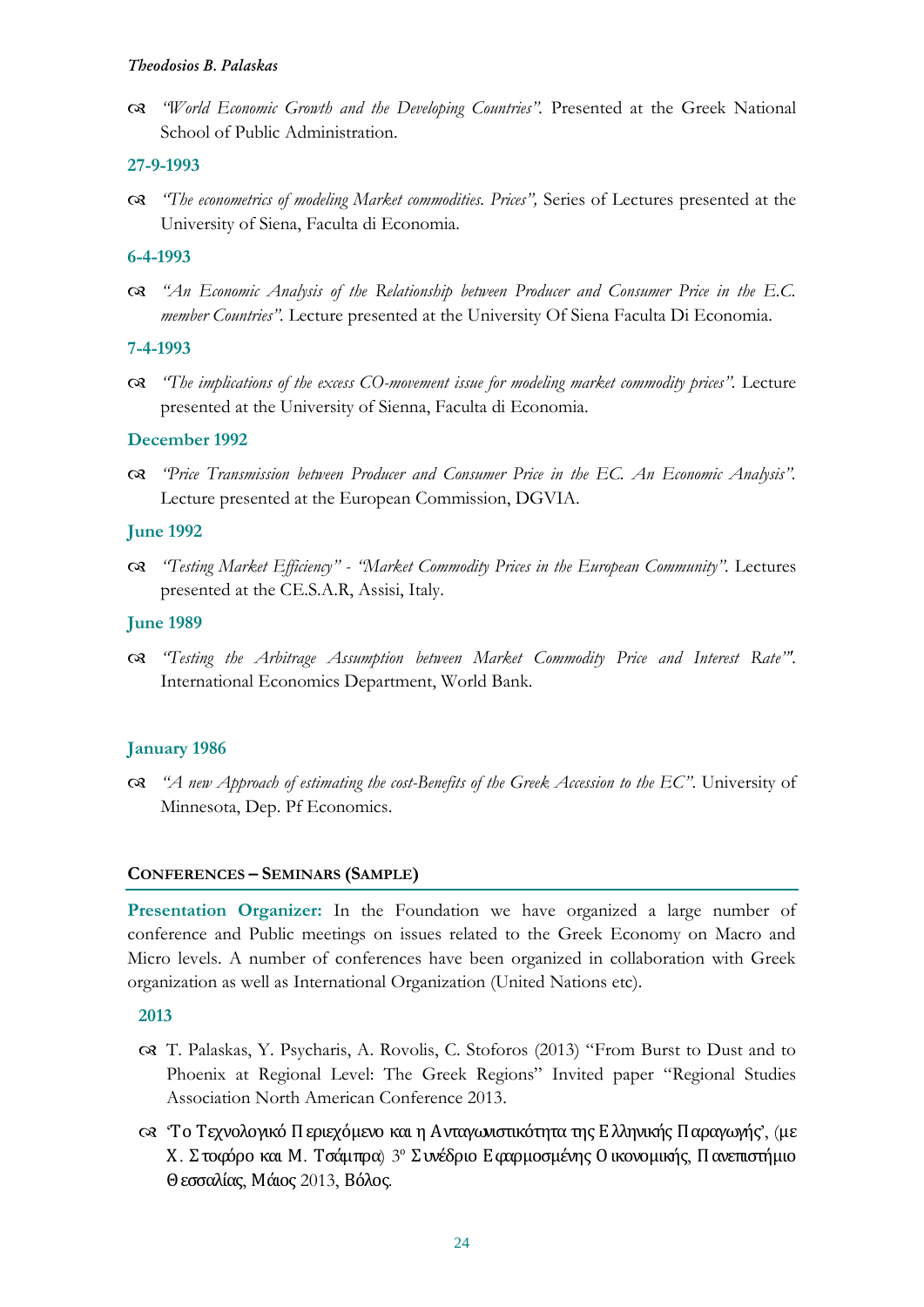'The Role of Hedge Funds in Economic Crises', (with C. Stoforos), XIV International Academic Conference on Economic and Social Development, Moscow, April 2013.

**2011**

 Ζervopoulos, P., Palaskas, T. and Tsampra M (2011) "Methodology of Restructuring Public Organizations: Introducing a Model of improving the production process of Public Organizations and the satisfaction of citizens*" 4th Conference of Public Administration Sciences in "Structural Changes in Public Administration: Abilities, Prospects and Weakness. Thessaloniki 1-2 November*

# **2010**

 Zervopoulos, P. and Palaskas, T. (2010) 'Applying Quality-Driven, Efficiency-Adjusted DEA (QE-DEA) in the Pursuit of High-Efficiency – High-Quality Service Units: An Input-Oriented Approach', *8 th International Conference on Data Envelopment Analysis (DEA 2010), Performance Management and Measurement*, Beirut: 10-12 June 2010.

# **2007**

- 'Competences for Entrepreneurship', Greek Conference for Life Knowledge and Development, Volos, Greece.
- 'The Position of Greek Production in the World Market: The Food Sector', University of Macedonia..
- 'Competitiveness, Entrepreneurship and Economic Development', Technical Chamber of Greece.

## **2004**

 *"Vulnerable regions and enterprise policy: SMEs and technological change",* Paper prepared for Regional Studies Association Conference, Europe at the Margins: EU Regional Policy, Peripherality and Rurality, ANGERS, 15<sup>th</sup> and 16<sup>th</sup> APRIL 2004

# **2003**

 *"Rethinking the Regions and Regional competitiveness"* 16-17 of June, Cambridge, UK, Coorganized by the Regional Studies Association and the Cambridge-MIT Institute.

# **2002**

- *"Technological Adjustment Capacity of Firms in Labour Intensive Industries'* MESIAS Thematic Workshop (HPSE-1999-00035, Lisbon, February (M. Tsampra).
- *"SME Competitive Strategies in the context of the European Integration: A firm, Industry and Country Approach"* FEES Conference, University of Pireaus, June.
- *«The Role of Olympic Games in Economic Development»*, Economic Chamber of Greece, Heraklion, November 2002.
- *"National networks, Absorptive capacity and competitiveness"*, Conference held at the University of Peireas, May 2002.

# **2001**

 "*Regional Adjustment Strategies, Globalisation, Competitiveness and Employment in Europe"*, cocoordinator of the workshop held in Rome, IAI, University of Sapienza, June 23-25.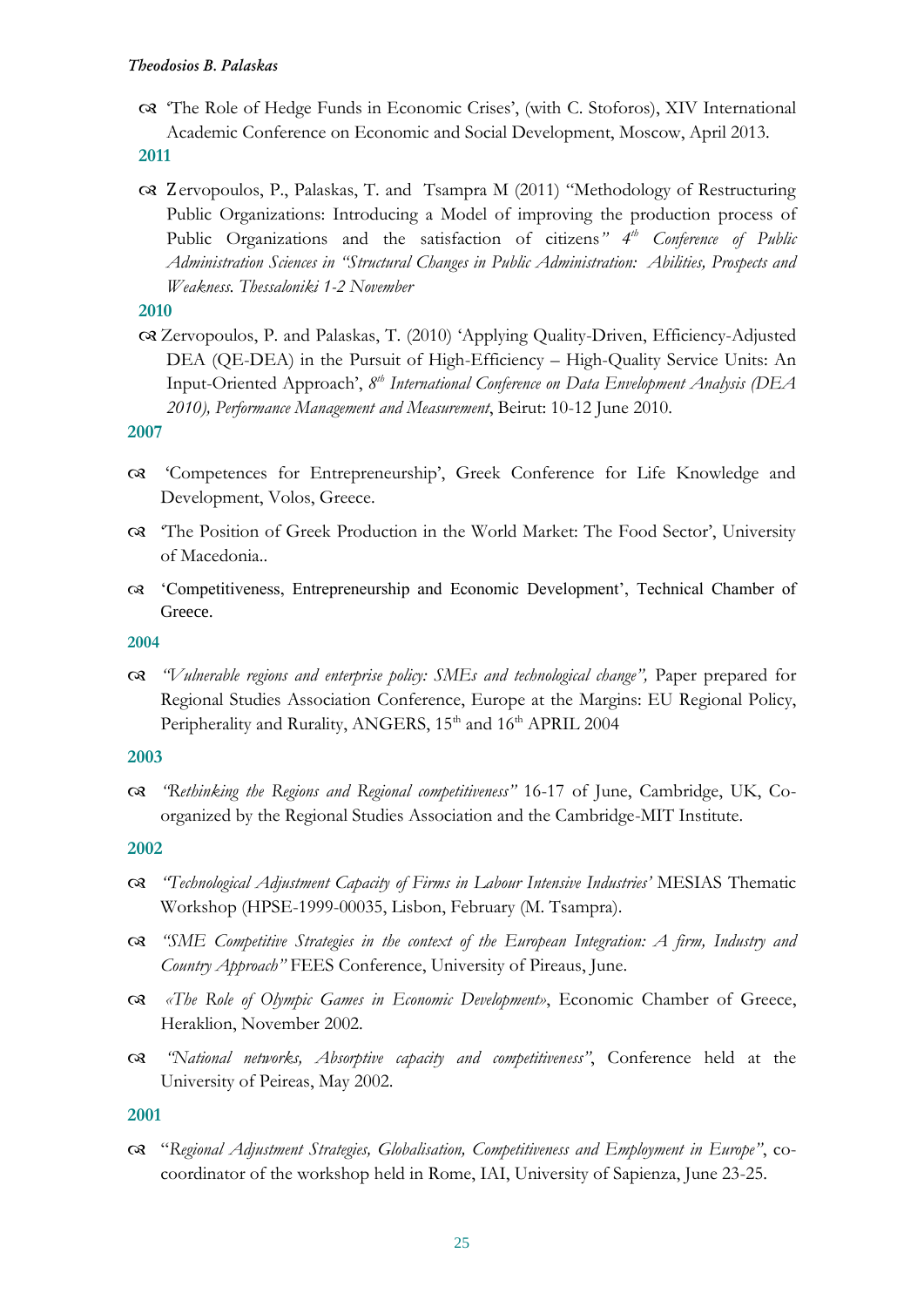- *"The role of knowledge in economic development",* presented at the conference entitled in memory of Prof, Farmakidis, 15-16 of May, Athens.
- *"Analyzing the absorptive capacity of SMEs", Workshop on the upgrading of absorptive capacities of domestic firms and institutions (thematic Network MESIAS), Innovation Research Centre – IKU, Budapest, March 8-11 (*with Arapoglou, V. and Tsampra, M.*).*

## **2000**

- *"Innovation, Local and International Embeddedness: Competitive Challenges for Greek Small and Medium Enterprises in the IT Industry", TSER Project Workshop on Investment and Technology Decisions of Firms in Southern Europe, University of Athens, 25-26 February 2000* (with Arapoglou, V. and Tsampra, M.)
- *"Local and International Ties of Regional Innovation Systems – The case of the Greek Information Technology SMEs",* paper presented in seminar on Technology Strategies of MNEs and National Innovation Systems (STRATA - MESIAS), Oslo University, 2-4 June 2000 (with Arapoglou, V. and Tsampra, M.)

## **1999**

 *"Innovation, local and International embeddeness: Competition Challenges for the Greek SMEs in the International Technology Industry",* Athens University.

## **1997**

- *"Science & Technology policies in Greece: Co-operation and integration with EU",* Oxford University, Brasenose College.
- *"The terms of trade between South-South and North-South;",* to be presented at Oxford University.
- *"An analysis of the effects of trade liberalization on poverty".* Invited paper presented at the International Conference, "the Society of 2/3" Panteion University Athens.

## **1996**

- *"The Prebish-Singer hypothesis Revisited'*, Invited paper presented in Austria Conference: Development Economics and Policy: in honor of Sir Hans Singer, With A. Maizels and T. Crowe.
- *"Science and Technology policies in Developing and in Transition countries: Reform and Technological Co-operation with Europe"*. Paper presented at the TSER Conference organized by the E.U, Division XII.
- *"The evolution of Agricultural wholesale prices in South India, 1972-1992"*, paper presented in the International conference Madras institute, India (with B. Harriss and T. Crowe)

# **1995**

 *"The Anticipated Effects of the Implementation of the Uruguay Round Agreement on Poverty in Developing Countries"* (with T. Crowe). Development and Project Planning Centre-University of Bradford Conference proceedings on 'Development Projects: Issues for the 1990s'.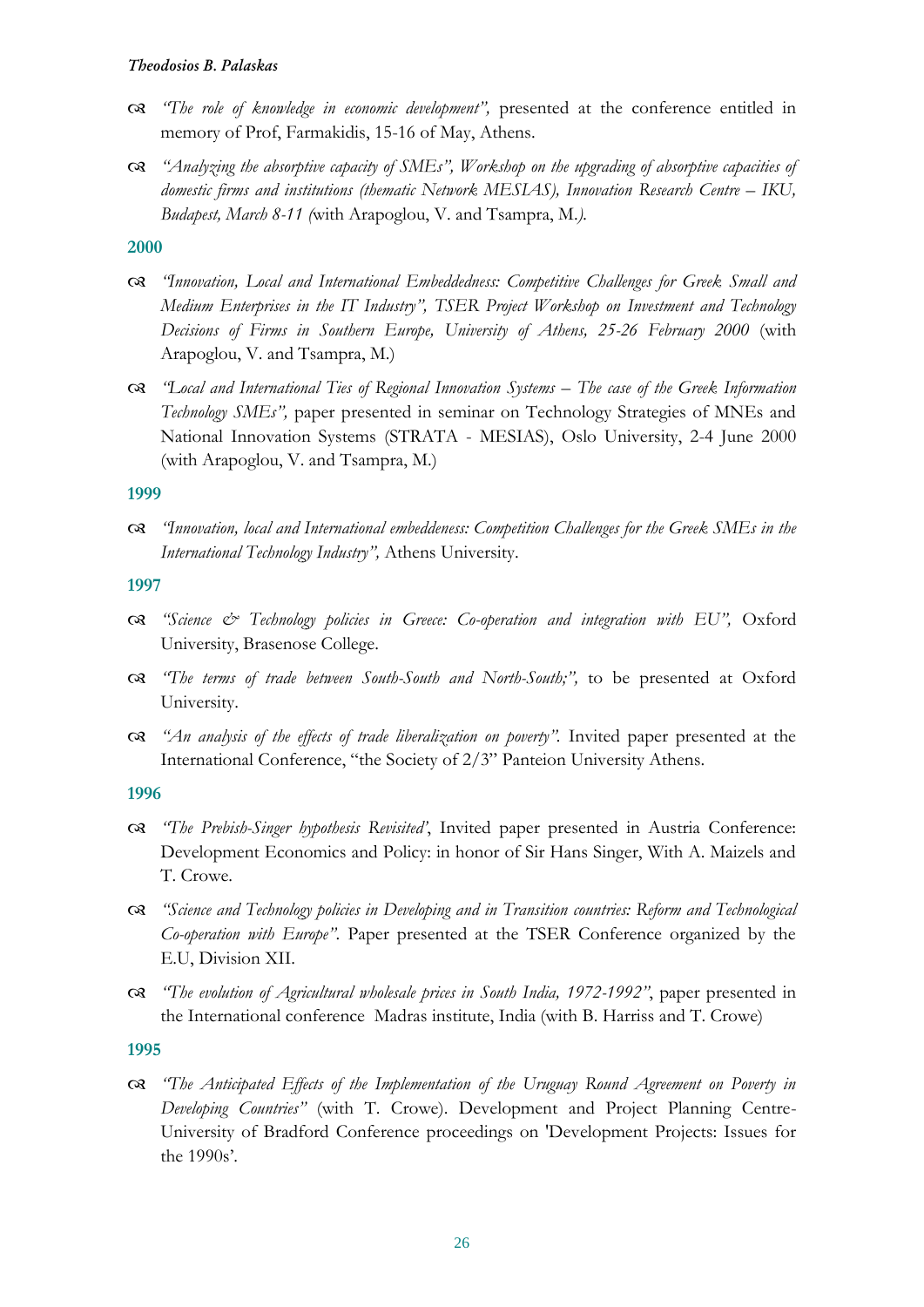*"The role of Labor, Capital and Energy in the 1994 performance of the Greek Manufacturing sector".* Invited Paper presented in the London School of economics Conference on "Greece: Prospects for Modernization.

# **1993**

- *"An Economic Analysis of Price Transmission of Producers through the Marketing System to Consumers in the EC".* Contributed Paper presented in the triennial VIIth EAAE Congress - Stressa, Italy.
- *"A New Methodology for Testing Price Transmission between Producers and Consumers in the E.C.",* Contributed Paper presented in the Agricultural Economics Society Annual Conference, UK.
- *"A Complete Approach for Testing and Analyzing the issue of Price Market Efficiency in Developing Countries"*. Economic Development Seminar, Queen Elizabeth House.

# **1991**

- *"Pricing Efficiency: New Analytical Methods"*. Development Studies Association, Oxford.
- *"Testing Market Integration: New Approaches with Case Material from the West Bengal Food Economy"* (with B. Harriss) Institute of Economics and Statistics, Oxford University, November 1991.
- *"Why Pindycks and Rotenberg's Methodology of Testing the Excess Co-Movement of Primary Commodity Prices is Wrong: an Alternative Approach".* Presentation at Nottingham University.

## **1990**

- Chairman of a section of the Third Conference on the Integration of the European Economic Community (1992), held in Athens.
- *"A Methodology for Testing the Co-Movement and Excess CO-Movement of Primary Commodity*  Prices", Economic Development Seminar, Queen Elizabeth House, University of Oxford.
- *"Market Commodity Price and Interest Rates: CO-Integration and Error. Correction Model".* Presentation of invited paper at the International Conference on Forecasting and Market Risk Management of Commodities, Chicago.

## **1989**

- *"Testing the Stability of Money Velocity"* (with P. Varangis). Presentation of invited paper at the Second International Economic Conference, Athens.
- *"Modeling the Impact of Household Characteristics and Related Economic Factors on Consumption using Panel Data".* Presentation of invited paper at the University of Hull.
- *"Modeling Expectations in Primary Markets"* (with C. L. Gilbert). Presentation of invited paper at the Centre for Economic and Policy Research (London).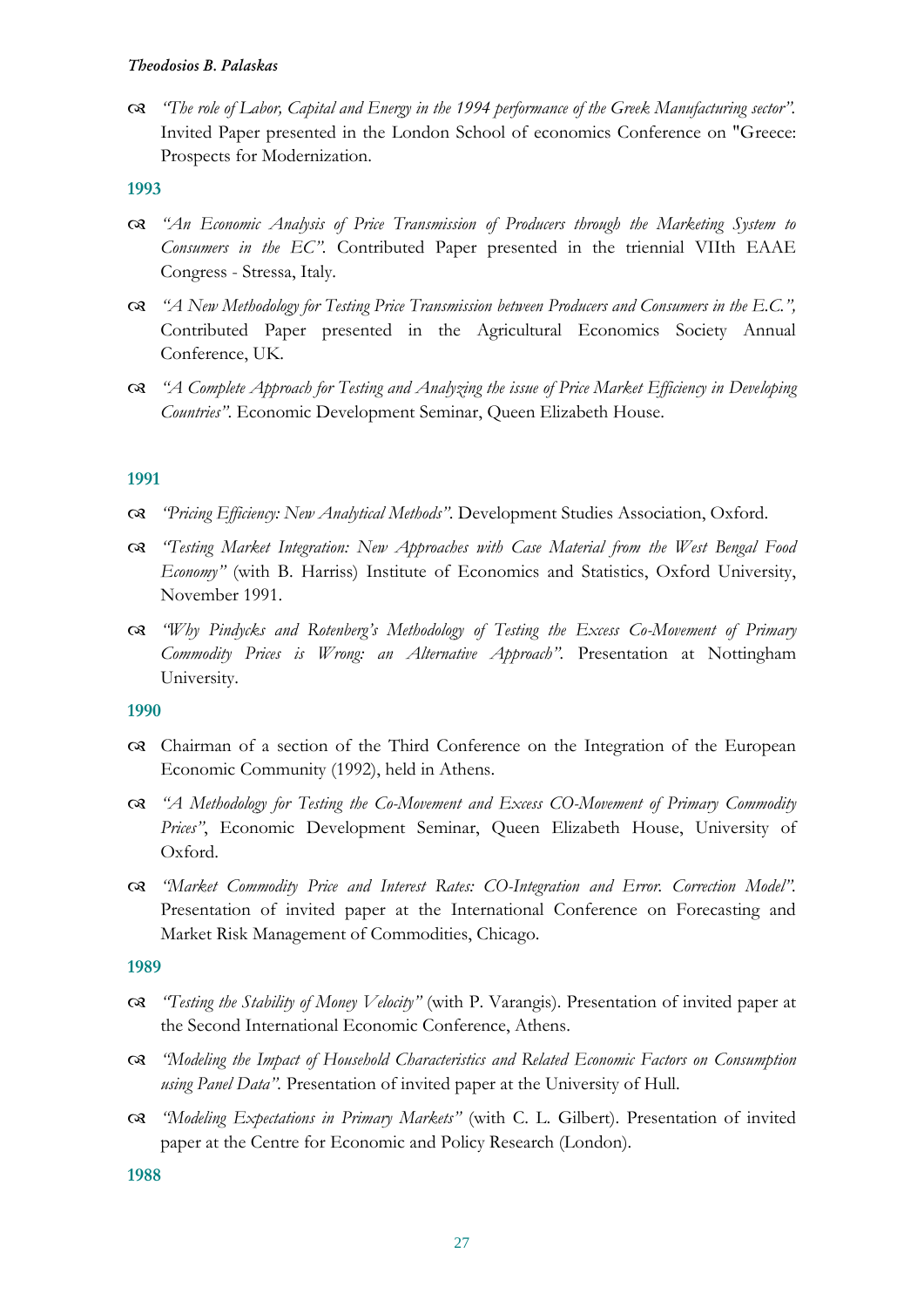- *"Modeling Import/Demand in an Oligopolistic Market. An Application to EEC and COMECON".* Presentation of invited paper at the First International Economic Conference, Athens.
- *"Market Commodities and Developing Countries".* Economic Development Seminar, Queen Elizabeth House, Oxford University.
- *"Expectations Formation in Equilibrium & Disequilibrium Econometric Commodity Market Models"* (with C. L. Gilbert). Presentation of invited paper at the XX International Conference of Applied Econometrics Association, International Commodity Market Modeling, World Bank, Washington D.C.
- *"A Model of Price and Quantity Adjustments in Primary Commodity Market: A Critical and Alternative Approach to Erh-Cheng Hua (World Bank) Model"* (with C. L. Gilbert). Presentation of invited paper at the Dept. of Economics, University of Glasgow.

# **1986**

 *"A Constrained, Seemingly Unrelated Regression Model of the Trade of Raisins in the EEC and COMECON".* Presentation of invited paper at the Dept. of Agricultural and Applied Economics, University of Minnesota.

## **1983**

 *"Application of Constrained Seemingly Unrelated Regression Models in International Trade",*  Contributed paper at the XIX International Conference of Agricultural Economists, Malaga, Spain.

## **1984**

 *"The Econometrics of Agricultural Supply: An Application to the World Dried Vine Fruits Market"*. Presentation of invited paper at the International Conference on Agriculture and the Economy, Athens.

# **EDITORIAL**

| 2001 |                   | - Journal of Regional Studies                   |
|------|-------------------|-------------------------------------------------|
| 1996 |                   | - European Economic Review                      |
| 1994 |                   | - Referee Journal of International development  |
| 1994 |                   | - European Review of Agricultural Economics     |
| 1993 |                   | - The Journal of Development Studies            |
| 1993 |                   | - Referee, Economic Journal                     |
| 1992 |                   | - Journal of Applied Economics                  |
| 1991 | $\qquad \qquad -$ | Referee, QEH L. d' Agliano Working Paper Series |